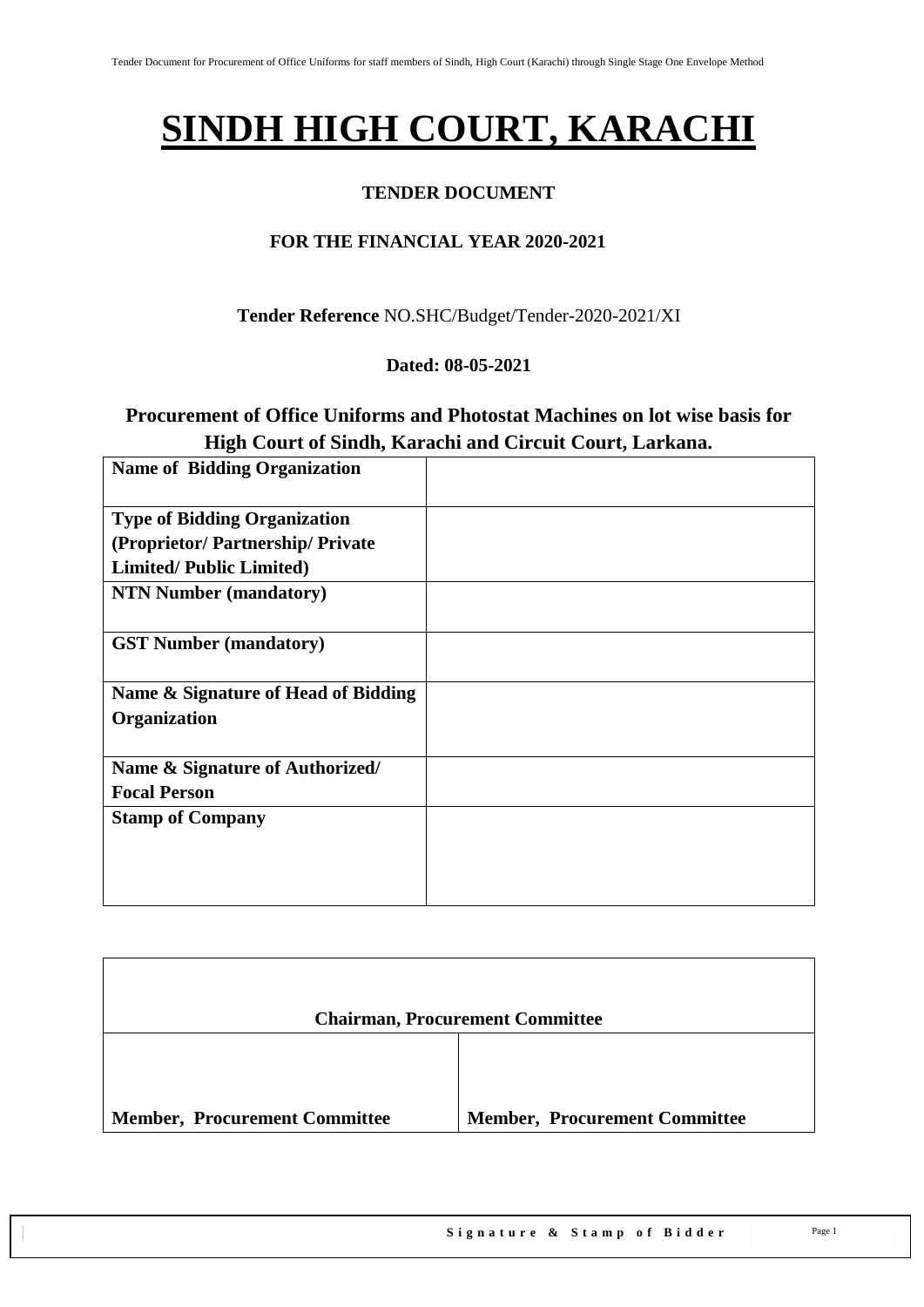#### **Contents**

| 1. |                                                                                                                                                         |  |
|----|---------------------------------------------------------------------------------------------------------------------------------------------------------|--|
| 2. |                                                                                                                                                         |  |
| 3. |                                                                                                                                                         |  |
| 4. |                                                                                                                                                         |  |
| 5. |                                                                                                                                                         |  |
| 6. |                                                                                                                                                         |  |
| 7. |                                                                                                                                                         |  |
| 8. |                                                                                                                                                         |  |
|    | LOT NO. 1 BLUE SHERWANI WITH FABRIC & STITICHING FOR HAWALDAR POSTED AT                                                                                 |  |
|    | LOT NO. 2 WHITE SHERWANI WITH FABRIC & STITCHING FOR HAWALDAR POSTED AT                                                                                 |  |
|    | LOT NO. 3 WHITE SHALWAR KAMEEZ WITH FABRIC AND STITCHING FOR HAWALDAR,                                                                                  |  |
|    | LOT NO. 4 MALASIA GREY SHALWAR KAMEEZ WITH FABRIC AND STITCHING FOR<br>CHOWKIDAR, GARDENER, FARASH, SAINTARY WORKER, PLUMBER, ELECTRICIAN ETC           |  |
|    |                                                                                                                                                         |  |
|    |                                                                                                                                                         |  |
|    | LOT NO. 7: BLUE SHERWANI WITH FABRIC & STITCHING FOR HAWALDAR POSTED AT                                                                                 |  |
|    | LOT NO. 8: WHITE SHALWAR KAMEEZ WITH FABRIC AND STITCHING FOR HAWALDAR,<br>NAIB QASID, DRIVER, BAILIFF, DISPATCH RIDER, BEARER POSTED AT LARKANA: -  14 |  |
|    | LOT NO. 9: MALASIA GREY SHALWAR KAMEEZ WITH FABRIC AND STITCHING FOR<br>CHOWKIDAR, GARDENER, FARASH, SAINTARY WORKER, ETC POSTED AT LARKANA :-  15      |  |
|    |                                                                                                                                                         |  |
|    |                                                                                                                                                         |  |
|    |                                                                                                                                                         |  |
|    |                                                                                                                                                         |  |
| 9. |                                                                                                                                                         |  |
|    |                                                                                                                                                         |  |
|    |                                                                                                                                                         |  |
|    |                                                                                                                                                         |  |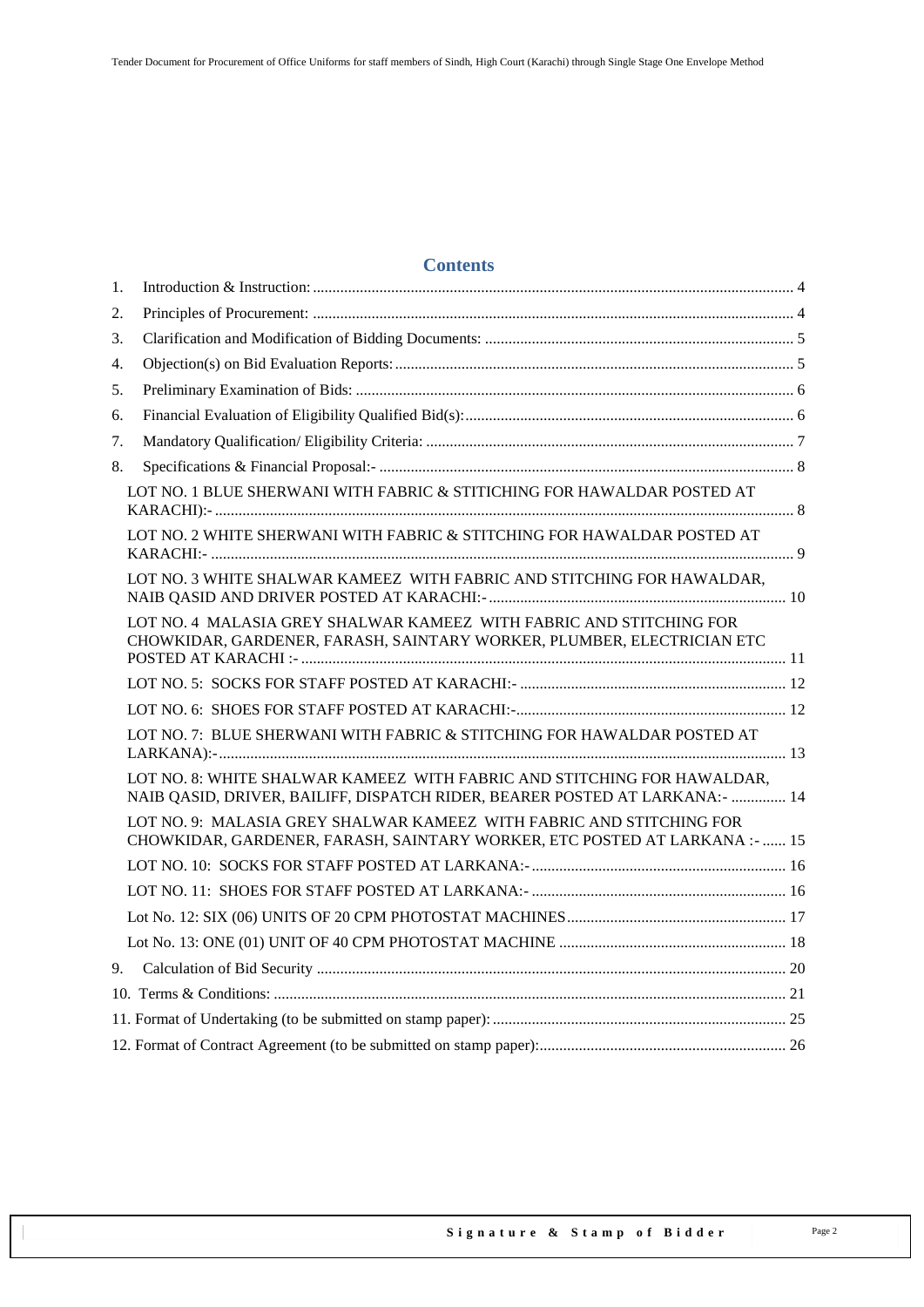Tender Reference No. \_\_\_\_\_\_\_\_\_\_\_\_\_ Dated\_\_\_-05-2021

**To,** 

**The Learned Registrar, Sindh High Court, Karachi.**

Respected Sir,

We, the undersigned, offer to provide our services for **"Supply of Office Uniforms & Photostat Machines for staff members of Sindh, High Court for High Court of Sindh, Karachi** and Larkana<sup>"</sup>, as a Bid, sealed in an envelope. Mr. holding **CNIC No.** \_\_\_\_\_\_\_\_\_\_\_\_\_\_\_\_\_\_\_\_\_\_\_ has been authorized to attend the Bid Meetings on behalf of our organization.

We understand that Sindh High Court is not bound to accept any Proposal you receive and reserves the right to accept or reject any offer and to annul the bidding process and reject all proposals without assigning any reason or having to owe any explanation whatsoever.

The decision of Purchase Committee shall be final and cannot be challenged on any ground at any forum and the Purchase Committee will not be liable for any loss or damage to any party acting in reliance thereon.

Sincerely,

**Name: Designation: Name of Company Dated:**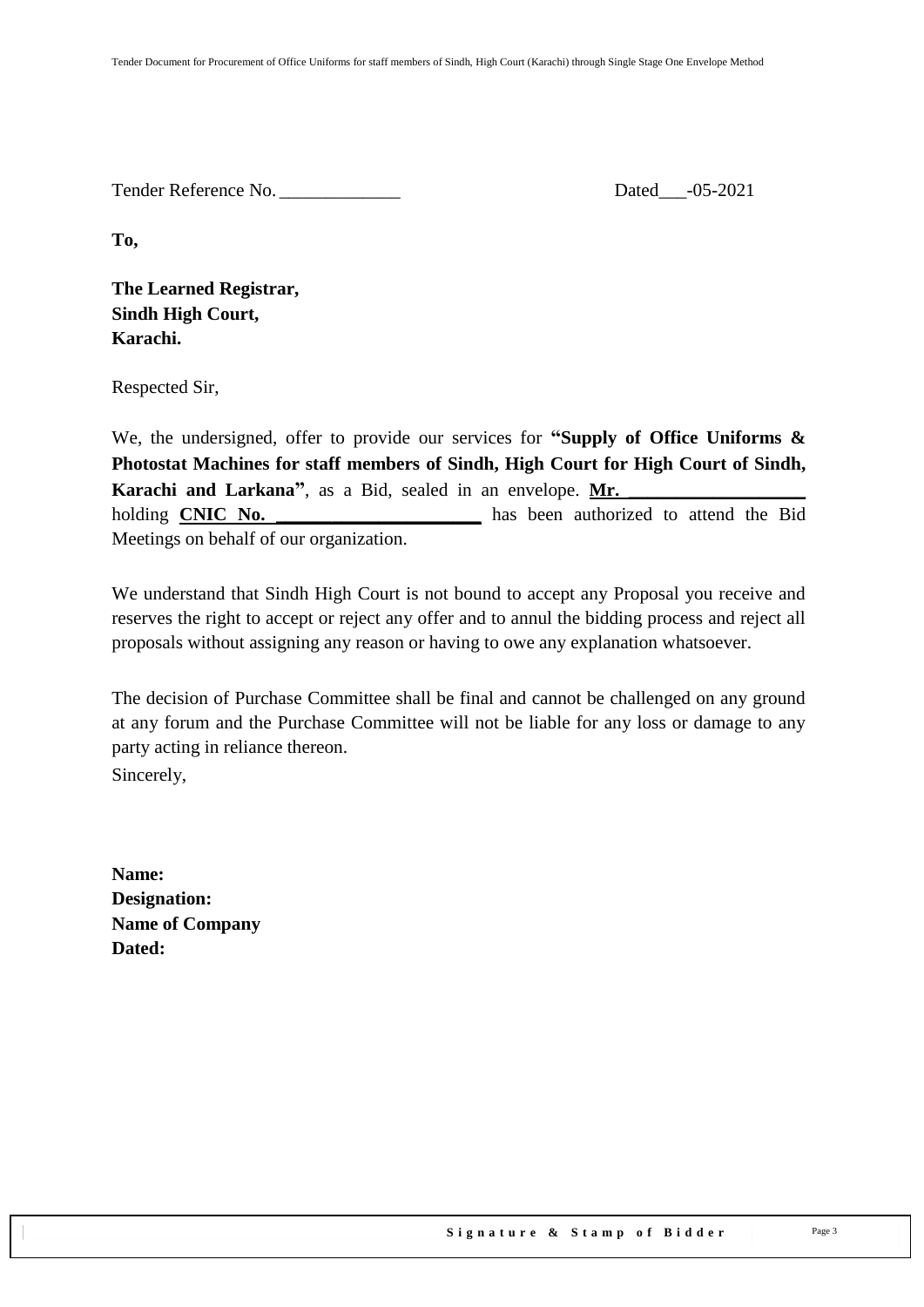# <span id="page-3-0"></span>**1. Introduction & Instruction:**

Dear Tenderer:

The **SINDH HIGH COURT (SHC)** is the highest judicial institution of the province of [Sindh.](https://en.wikipedia.org/wiki/Sindh) We are interested to purchase **Office Uniforms for staff members of Sindh, High Court for High Court of Sindh, Karachi**, as mentioned in tender document, from your esteemed firm / agency in transparent manner. SHC reserves the right to increase/ decrease the quantities as per requirement in the light of availability of funds, as per rules.

| <b>Purpose &amp; Scope</b>              | Procurement of Office Uniforms and Photostat                                                       |
|-----------------------------------------|----------------------------------------------------------------------------------------------------|
|                                         | Machines on lot wise basis for High Court of                                                       |
|                                         | Sindh, Karachi and Circuit Court, Larkana.                                                         |
| <b>Method of Procurement</b>            | Tender (Single Stage One Envelope Method)                                                          |
| of <sub>1</sub><br>Date of availability | $7th$ May, 2021.                                                                                   |
| document<br>tender<br>on                | http://www.sindhhighcourt.gov.pk/tender.php.                                                       |
| website                                 |                                                                                                    |
|                                         | <b>Date &amp; time of Submission</b> $\vert$ On or before 24 <sup>th</sup> May, 2021 at 11:00 a.m. |
| of Bids                                 |                                                                                                    |
|                                         | <b>Date &amp; time of Opening of</b> $\vert$ On 24 <sup>th</sup> May, 2021 at 11:30 a.m.           |
| <b>Bids</b>                             |                                                                                                    |
| Venue of Bid Submission &               | Office of D.G (F&A), inside I.T Compound, Sindh                                                    |
| Opening                                 | High Court, Saddar, Karachi.                                                                       |
| <b>Tender Fee</b>                       | N <sub>il</sub>                                                                                    |
| <b>Bid Security</b>                     | 5% of the bid price with all taxes on lot wise basis in                                            |
|                                         | the form of Deposit at Call or pay order or demand                                                 |
|                                         | draft or a Bank Guarantee as per rules.                                                            |
| <b>Evaluation Criteria</b>              | Lowest evaluated bid (s) on item wise basis.                                                       |
| <b>Estimated Cost</b>                   | Rs. 4.0 million approximately.                                                                     |
| <b>Bid Validity Period</b>              | 90 days from the date of opening of bids.                                                          |

<span id="page-3-1"></span>Please be informed that in case of public holiday/ unforeseen events, tender will be opened on the next working day.

# **2. Principles of Procurement:**

 Sindh High Court ensures that procurements are conducted in a *fair and transparent manner* and the object of procurement brings value for money to this Court. Hence, bidders are directed to provide copies of all required documents as mentioned in "Eligibility Criteria.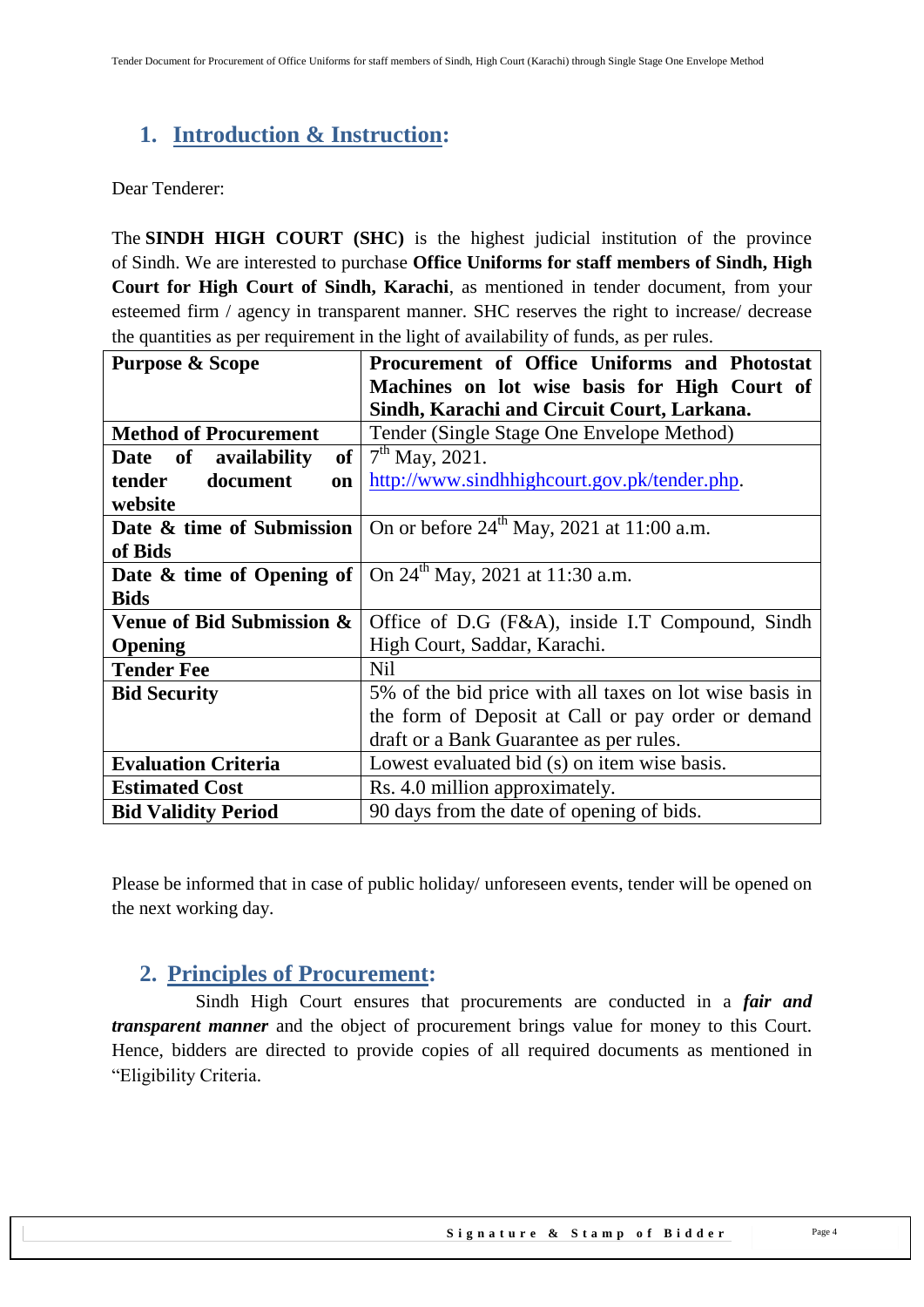# <span id="page-4-0"></span>**3. Clarification and Modification of Bidding Documents:**

Bidding Document has been prepared as per rules. Clarifications (if any) for contents of bidding documents may be sent to the Procurement Committee comprising D.G (F&A), D.R (Accounts) and Accounts Officer, A.G Sindh through Registrar, High Court in writing, at least five calendar days prior to the date of opening of bid. Clarification in response to a query shall be uploaded on the official website of Sindh High Court. All bidders are advised to visit the website of Sindh High Court for keeping them updated.

It is stated that contents of bidding documents have been carefully read  $\&$ understood. All queries have been properly answered by the concerned Officers of Sindh High Court well before in time. We do not have any objections on the contents of the biding documents.

| Name:               |  |
|---------------------|--|
| <b>Designation:</b> |  |
| Signature & stamp   |  |
|                     |  |

# <span id="page-4-1"></span>**4. Objection(s) on Bid Evaluation Reports:**

 Bid Receiving Time Sheet, Bid Attendance Sheet, Eligibility Criteria Report, Technical Bid Evaluation Report and Financial Bid Evaluation Report shall be uploaded on the official website of High Court of Sindh. Objection(s) if any should be submitted within THREE (03) working days of uploading of reports. Thereafter, no objection shall be entertained.

It is undertaken that it is our responsibility to download the above mentioned bid reports from the official website of Sindh High Court. It is also undertaken that objection (s) if any will be submitted within THREE (03) working days of uploading of reports and we will not submit any objection after the lapse of time.

| <b>Name</b>        |  |
|--------------------|--|
| <b>Designation</b> |  |
| <b>Cell Number</b> |  |
| Signature & stamp  |  |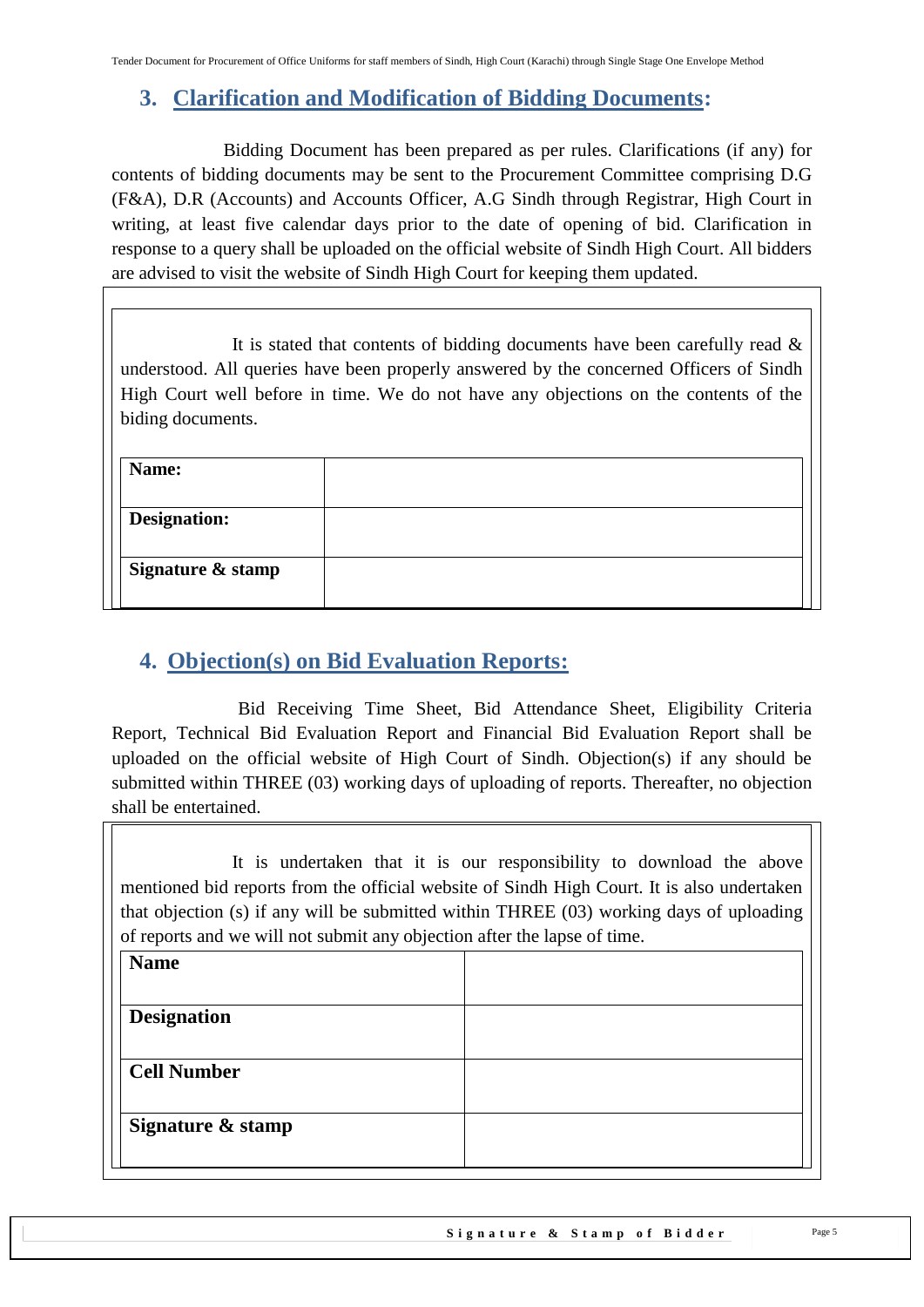# <span id="page-5-0"></span>**5. Preliminary Examination of Bids:**

 Procurement Committee shall examine the bids to confirm that all required documents and specifications/ technical documentation requested in bidding documents have been provided, and to determine the completeness of each document submitted. If any of the required documents or information is missing, the bid shall be rejected. Further, Sindh High Court shall examine the Bid to confirm that all terms and conditions specified in the bidding documents have been accepted by the Bidder without any material deviation or reservation.

## **6. Non-responsive Bids:-**

 Following bids shall be rejected without any consideration being non-responsive.

- Incomplete Tender Document.
- Any row and/or column of tender document are left blank.
- Required documents are not furnished.
- Irrelevant documents which were not required are attached with bids.
- Non-compliance of tender documents.
- Mis-presentation in tender document.
- Submission of fake documents.
- Non-submission of delivery challans of the relevant purchase orders.
- Samples of fabric and brand names are not mentioned on the fabric for the relevant lot.
- Samples of shoes/ socks are not provided for the relevant lot.

# <span id="page-5-1"></span>**7. Financial Evaluation of Eligibility Qualified Bid(s):**

 **Financial Evaluation of eligibility qualified Bid (s) shall be done on LOT WISE BASIS (UNIT PRICE WITH GST)**. All government taxes shall be applicable as per rules. Tender may be awarded to the lowest bidder (s) subject to fulfillment of all the terms & conditions of bidding documents and specifications/ requirements of Sindh High Court as mentioned in bidding documents.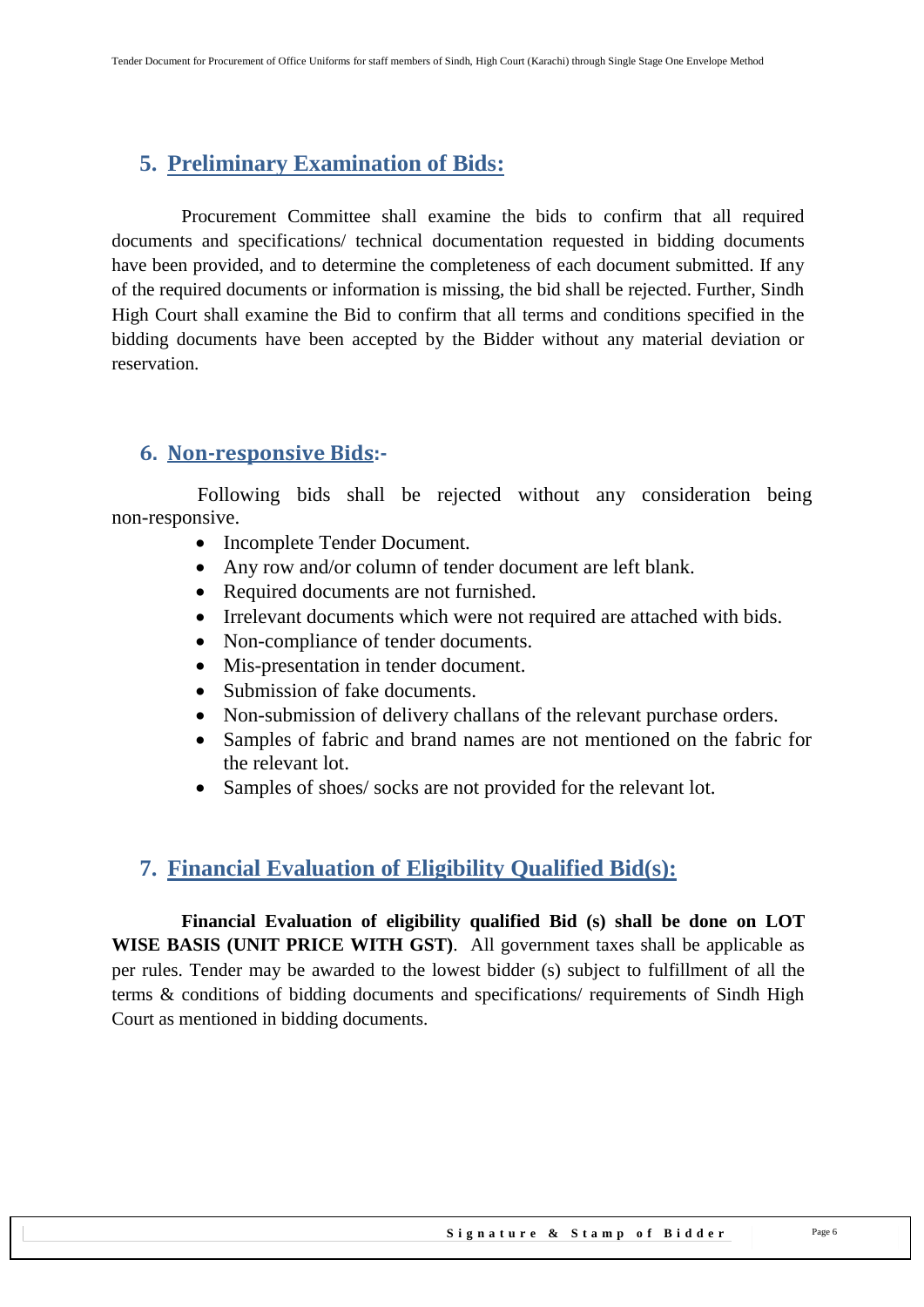# <span id="page-6-0"></span>**8. Mandatory Qualification/ Eligibility Criteria:**

 Hard Copies (print out) of following documents are mandatory. Tender shall be rejected being non-responsiveness in case of non-availability of following documents.

| S.No           | <b>Eligibility Criteria</b>                                                                                                          | <b>Nature</b>    |
|----------------|--------------------------------------------------------------------------------------------------------------------------------------|------------------|
| $\mathbf{1}$   | <b>TENDER DOCUMENTS:-</b>                                                                                                            | <b>Mandatory</b> |
|                |                                                                                                                                      |                  |
|                | Complete filled, signed & stamped Tender Document.                                                                                   |                  |
|                | Tender Documents must be completely filled. No row/column                                                                            |                  |
|                | should be left blank. Complete Tender shall be rejected in case                                                                      |                  |
|                | of incomplete tender document.                                                                                                       |                  |
| $\overline{2}$ | <b>TAX REGISTRATION:-</b>                                                                                                            | <b>Mandatory</b> |
|                | Copies of tax registration certificates are mandatory. Please enclose<br>copies of GST and NTN.                                      |                  |
| $\overline{3}$ | <b>PURCHASE ORDERS:-</b>                                                                                                             | <b>Mandatory</b> |
|                | Copies of at least THREE (03) Purchase Orders along with                                                                             |                  |
|                | delivery challan of similar nature during the last three years. The                                                                  |                  |
|                | amount of Purchase Order should be atleast Rs. 300,000/=                                                                             |                  |
|                |                                                                                                                                      |                  |
| $\overline{4}$ | <b>FINANCIAL STABILITY:-</b>                                                                                                         | <b>Mandatory</b> |
|                | Audited Financial Statements of last three (03) years with<br>minimum Sales Revenue of at least Rs. 1 million per year.<br><b>OR</b> |                  |
|                | Proof of Tax Payer of last three (03) years with minimum Sales                                                                       |                  |
|                | Revenue / Income of at least Rs. 1 million per year.                                                                                 |                  |
|                |                                                                                                                                      |                  |
| 5              | <b>UNDERTAKING:-</b>                                                                                                                 | <b>Mandatory</b> |
|                |                                                                                                                                      |                  |
|                | Undertaking on judicial stamp paper that firm has never been                                                                         |                  |
|                | blacklisted by any government semi government, autonomous and                                                                        |                  |
|                | stated owned organization.                                                                                                           |                  |
|                | (As per format given at the last page of tender document)                                                                            |                  |
| 6              | <b>CONTRACT AGREEMENT:-</b>                                                                                                          | <b>Mandatory</b> |
|                | Contract agreement on stamp paper as per required format is                                                                          |                  |
|                | mandatory.                                                                                                                           |                  |
|                |                                                                                                                                      |                  |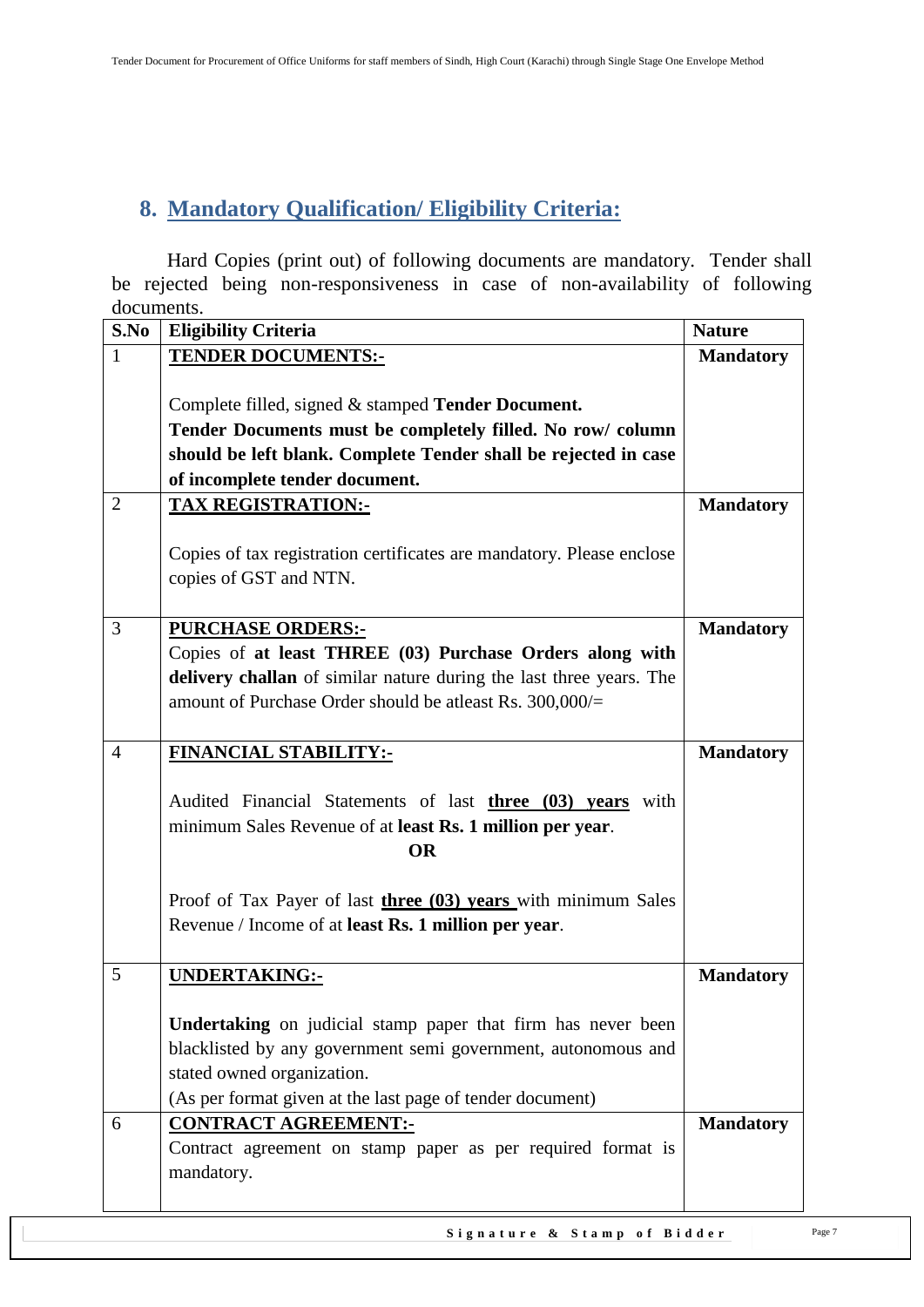| <b>Sole Distributor/ Dealership Certificate:-</b>                     | Only             |  |  |  |  |
|-----------------------------------------------------------------------|------------------|--|--|--|--|
| Sole Distributor or Dealership Certificate is mandatory for Mandatory |                  |  |  |  |  |
| Photostat Machines.                                                   |                  |  |  |  |  |
|                                                                       | <b>Photostat</b> |  |  |  |  |
|                                                                       | <b>Machines.</b> |  |  |  |  |

# <span id="page-7-0"></span>**9. Specifications & Financial Proposal:-**

# **UNIFORMS FOR STAFF MEMBERS OF KARACHI**

Uniforms Articles of all lot of Karachi will be delivered in High Court of Sindh, Saddar, Karachi. Actual measurement will be done in the premises of Sindh High Court, Karachi. Unit Price should include all charges including transportation, administration charges etc. No extra payment shall be made under any circumstance.

#### <span id="page-7-1"></span>**LOT NO. 1 BLUE SHERWANI WITH FABRIC & STITICHING FOR HAWALDAR POSTED AT KARACHI):-**

| <b>Specifications</b>                 | Quantity | Unit Price with Amount with<br>GST of One piece<br>of Sherwani with (Quantity<br>fabric and stitching   Unit Price)<br>design<br>and<br><b>as</b><br>instruction<br>of<br>client.<br>Rs. | <b>GST</b><br>∗<br>Rs. |
|---------------------------------------|----------|------------------------------------------------------------------------------------------------------------------------------------------------------------------------------------------|------------------------|
| High<br><b>Quality</b><br>Fabric<br>& | 86       |                                                                                                                                                                                          |                        |
| Stitching:-                           |          |                                                                                                                                                                                          |                        |
| Blue Sherwani (high quality           |          |                                                                                                                                                                                          |                        |
| fabric of famous brand or             |          |                                                                                                                                                                                          |                        |
| equivalent standard; badges and       |          |                                                                                                                                                                                          |                        |
| monogram with golden ribbon           |          |                                                                                                                                                                                          |                        |
| work as per instruction of client     |          |                                                                                                                                                                                          |                        |
| and sample. Please quote rate         |          |                                                                                                                                                                                          |                        |
| after inspection of sample.           |          |                                                                                                                                                                                          |                        |

Please provide sample of fabric and mention the brand name on fabric with signature & stamp of bidder.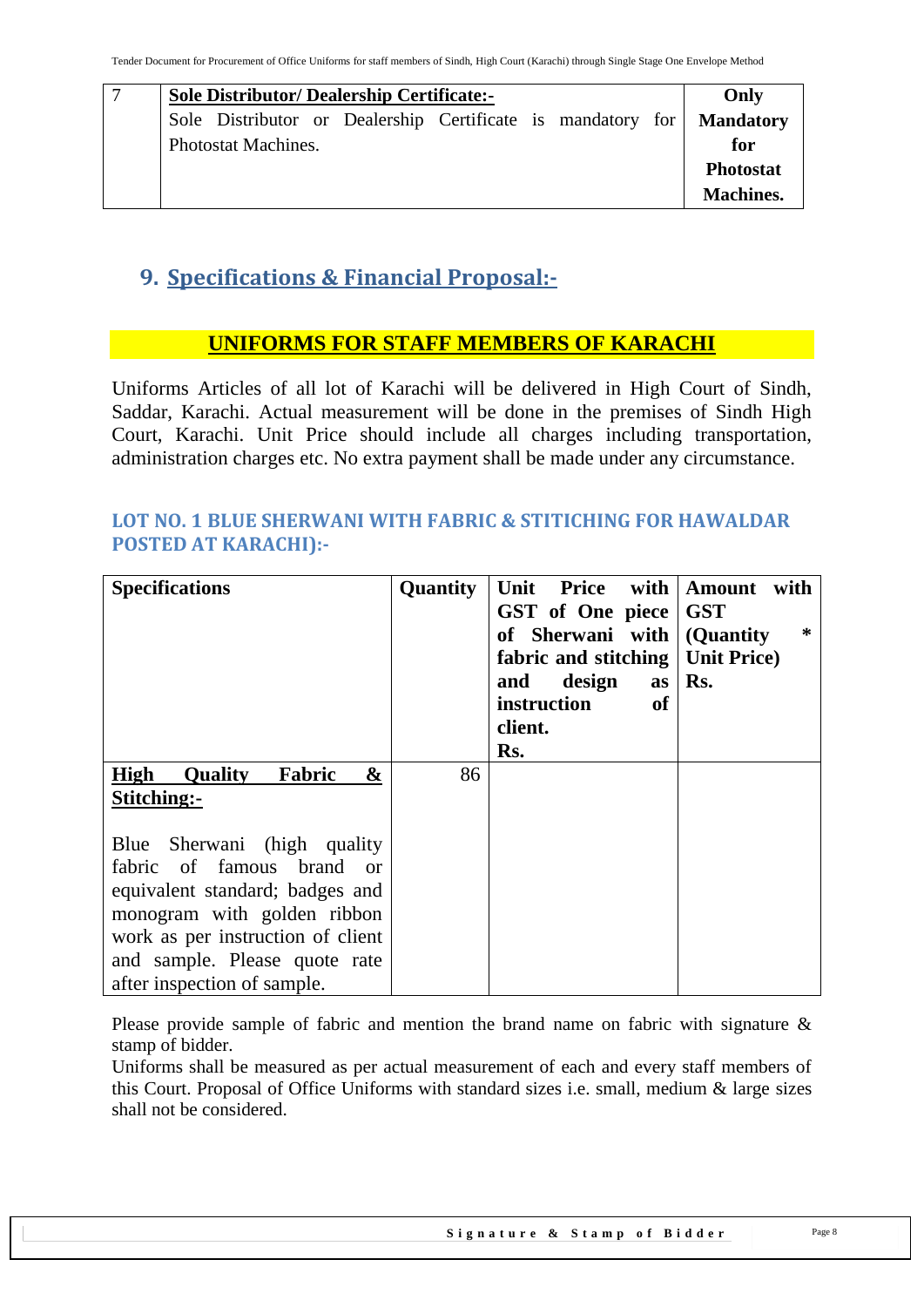#### <span id="page-8-0"></span>**LOT NO. 2 WHITE SHERWANI WITH FABRIC & STITCHING FOR HAWALDAR POSTED AT KARACHI:-**

| <b>Specifications</b>                                                 | Quantity | Price with<br>Unit<br>GST of One piece<br>of Sherwani with<br>fabric and stitching<br>and design as per $\mid$ Rs.<br>instruction<br>оf<br>client.<br>Rs. | with<br>Amount<br><b>GST</b><br>$\ast$<br>(Quantity)<br><b>Unit Price</b> ) |
|-----------------------------------------------------------------------|----------|-----------------------------------------------------------------------------------------------------------------------------------------------------------|-----------------------------------------------------------------------------|
| High<br>&<br>Fabric<br><b>Quality</b><br>Stitching:-                  | 86       |                                                                                                                                                           |                                                                             |
| White Sherwani (high quality<br>fabric of famous<br>brand<br>$\alpha$ |          |                                                                                                                                                           |                                                                             |
| equivalent standard; badges and                                       |          |                                                                                                                                                           |                                                                             |
| monogram as per instruction of                                        |          |                                                                                                                                                           |                                                                             |
| client and sample. Please quote                                       |          |                                                                                                                                                           |                                                                             |
| rate after inspection of sample.                                      |          |                                                                                                                                                           |                                                                             |

Please provide sample of fabric and mention the brand name on fabric with signature & stamp of bidder.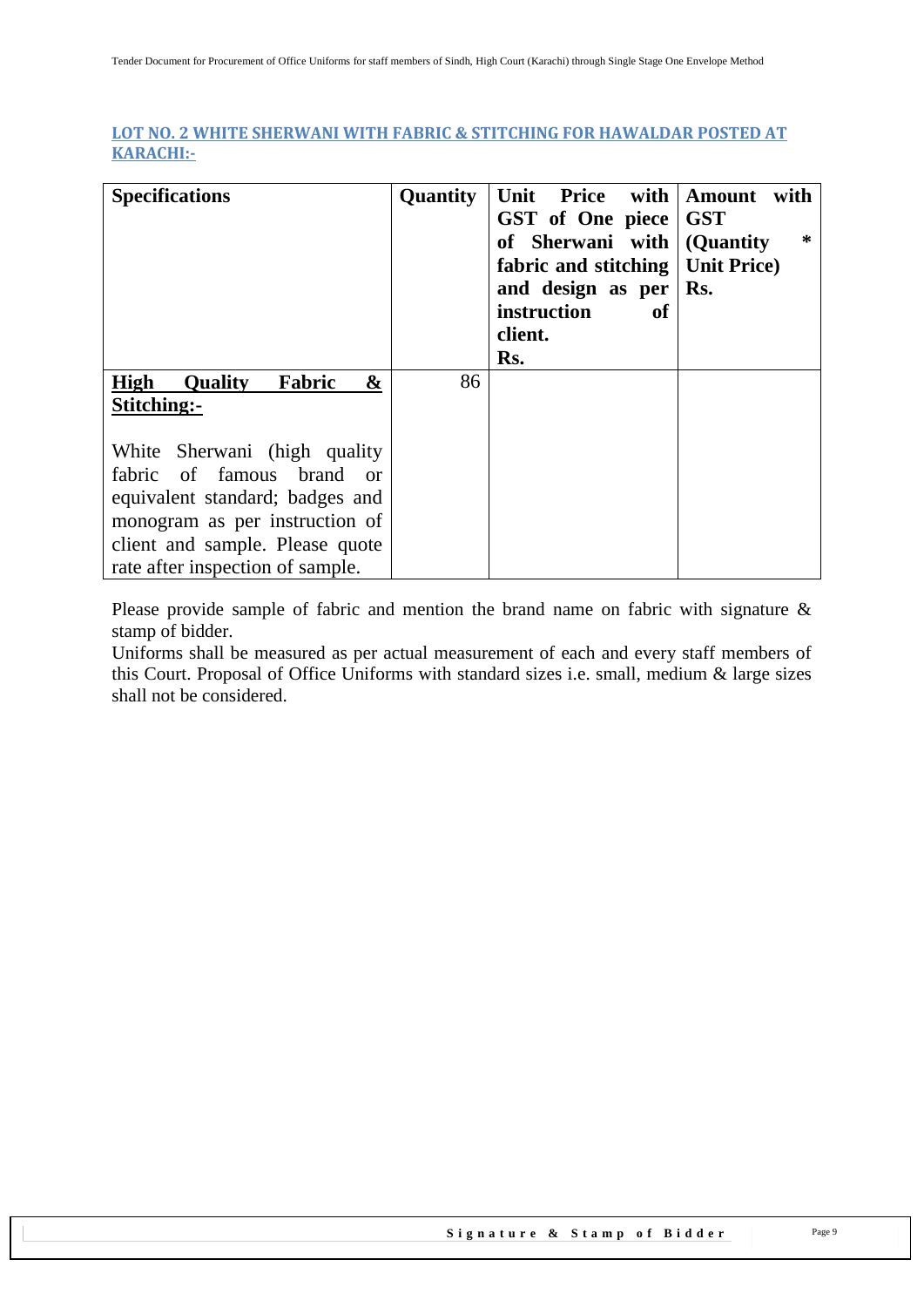#### <span id="page-9-0"></span>**LOT NO. 3 WHITE SHALWAR KAMEEZ WITH FABRIC AND STITCHING FOR HAWALDAR, NAIB QASID AND DRIVER POSTED AT KARACHI:-**

| <b>Specifications</b>                                                                                                                                                                                                              | Quantity | Unit<br>Price with<br>GST of One piece<br>of Shalwar Kameez   (Quantity<br>with fabric and<br>stitching and design<br>as per instruction<br>of client.<br>Rs. | Amount with<br><b>GST</b><br>∗<br><b>Unit Price</b> )<br>Rs. |
|------------------------------------------------------------------------------------------------------------------------------------------------------------------------------------------------------------------------------------|----------|---------------------------------------------------------------------------------------------------------------------------------------------------------------|--------------------------------------------------------------|
| <b>High</b><br><b>Quality</b><br>Fabric<br>&<br>Stitching:-<br>White Shalwar Kameez (high<br>quality wash & wear fabric of<br>famous brand or equivalent<br>standard) with badges and<br>monogram as per instruction of<br>client. | 432      |                                                                                                                                                               |                                                              |
| Stitching shall<br>be<br>single<br>stitching, imported fusing, one<br>$(01)$ front & two $(02)$ sides<br>pockets, full over lock as per<br>instruction of client.                                                                  |          |                                                                                                                                                               |                                                              |

Please provide sample of fabric and mention the brand name on fabric with signature & stamp of bidder.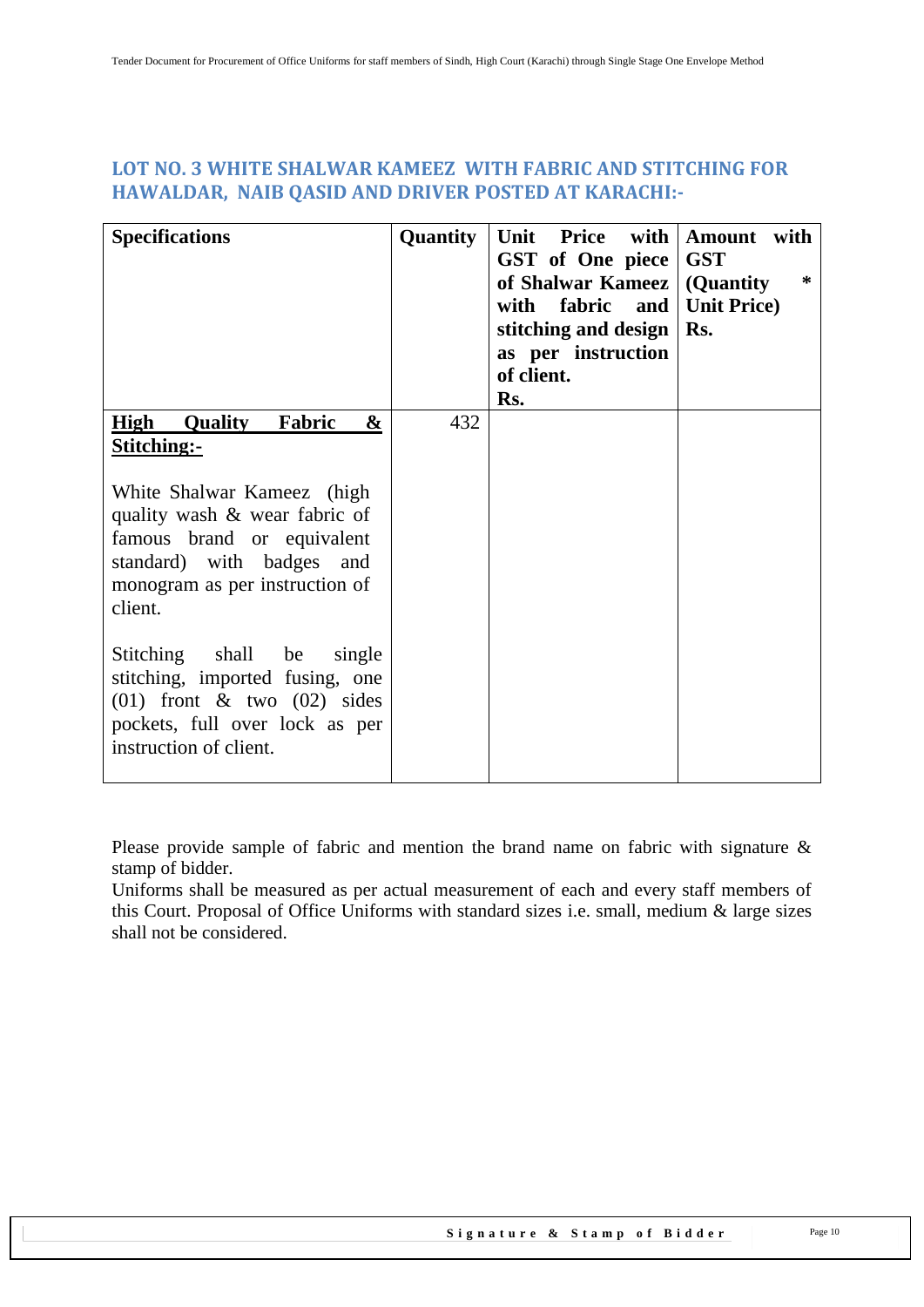#### <span id="page-10-0"></span>**LOT NO. 4 MALASIA GREY SHALWAR KAMEEZ WITH FABRIC AND STITCHING FOR CHOWKIDAR, GARDENER, FARASH, SAINTARY WORKER, PLUMBER, ELECTRICIAN ETC POSTED AT KARACHI :-**

| <b>Specifications</b>                                                                                                                                                         | Quantity | Unit<br>Price with<br>GST of One piece<br>of Shalwar Kameez<br>with<br>fabric<br>and  <br>stitching and design<br>as per instruction<br>of client.<br>Rs. | Amount with<br><b>GST</b><br>∗<br>(Quantity)<br><b>Unit Price</b> )<br>Rs. |
|-------------------------------------------------------------------------------------------------------------------------------------------------------------------------------|----------|-----------------------------------------------------------------------------------------------------------------------------------------------------------|----------------------------------------------------------------------------|
| <b>High Quality</b><br>Fabric<br>&<br>Stitching:-                                                                                                                             | 300      |                                                                                                                                                           |                                                                            |
| Malasia Grey Shalwar Kameez<br>(high quality wash $\&$ wear<br>fabric of famous brand or<br>equivalent standard) with<br>badges and monogram as per<br>instruction of client. |          |                                                                                                                                                           |                                                                            |
| shall<br>Stitching<br>be<br>single<br>stitching, imported fusing, one<br>$(01)$ front & two $(02)$ sides<br>pockets, full over lock as per<br>instruction of client.          |          |                                                                                                                                                           |                                                                            |

Please provide sample of fabric and mention the brand name on fabric with signature & stamp of bidder.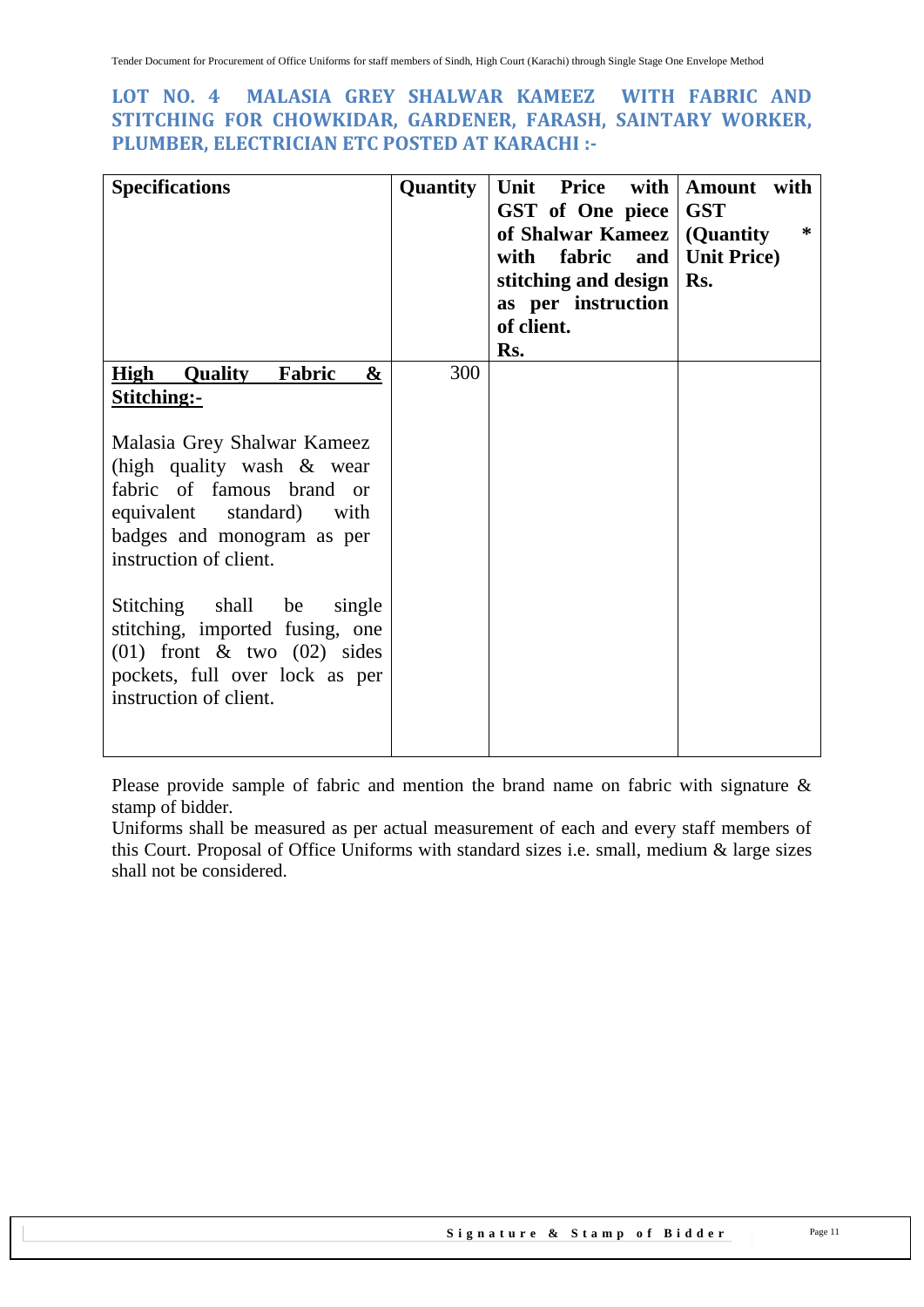## <span id="page-11-0"></span>**LOT NO. 5: SOCKS FOR STAFF POSTED AT KARACHI:-**

| <b>Specifications</b> |                      |              |    | Quantity | Unit Price with Amount with<br>GST of One pair of GST<br><b>Socks</b><br>Rs. | *<br>(Quantity)<br><b>Unit Price</b> )<br>Rs. |
|-----------------------|----------------------|--------------|----|----------|------------------------------------------------------------------------------|-----------------------------------------------|
| <b>Black</b>          |                      | socks Dowson | 0r | 720      |                                                                              |                                               |
|                       | equivalent standard. |              |    |          |                                                                              |                                               |

## <span id="page-11-1"></span>**LOT NO. 6: SHOES FOR STAFF POSTED AT KARACHI:-**

| <b>Specifications</b>                                                                                                                                                                              | Quantity | <b>Price</b><br>with $ $<br>Unit<br>GST of One pair of<br><b>Shoes</b><br>Rs. | <b>Amount</b><br>with<br><b>GST</b><br>∗<br>(Quantity)<br><b>Unit Price</b> )<br>Rs. |
|----------------------------------------------------------------------------------------------------------------------------------------------------------------------------------------------------|----------|-------------------------------------------------------------------------------|--------------------------------------------------------------------------------------|
| <b>Black</b><br>Shoes of Bata<br><b>or</b><br>equivalent standard.<br>durable $\&$<br>Long<br>highly<br>comfortable Shoes for long<br>working hours.<br>Light weight shoes.<br>Without lace shoes. | 360      |                                                                               |                                                                                      |
| Warranty<br>against<br>manufacturing defects.                                                                                                                                                      |          |                                                                               |                                                                                      |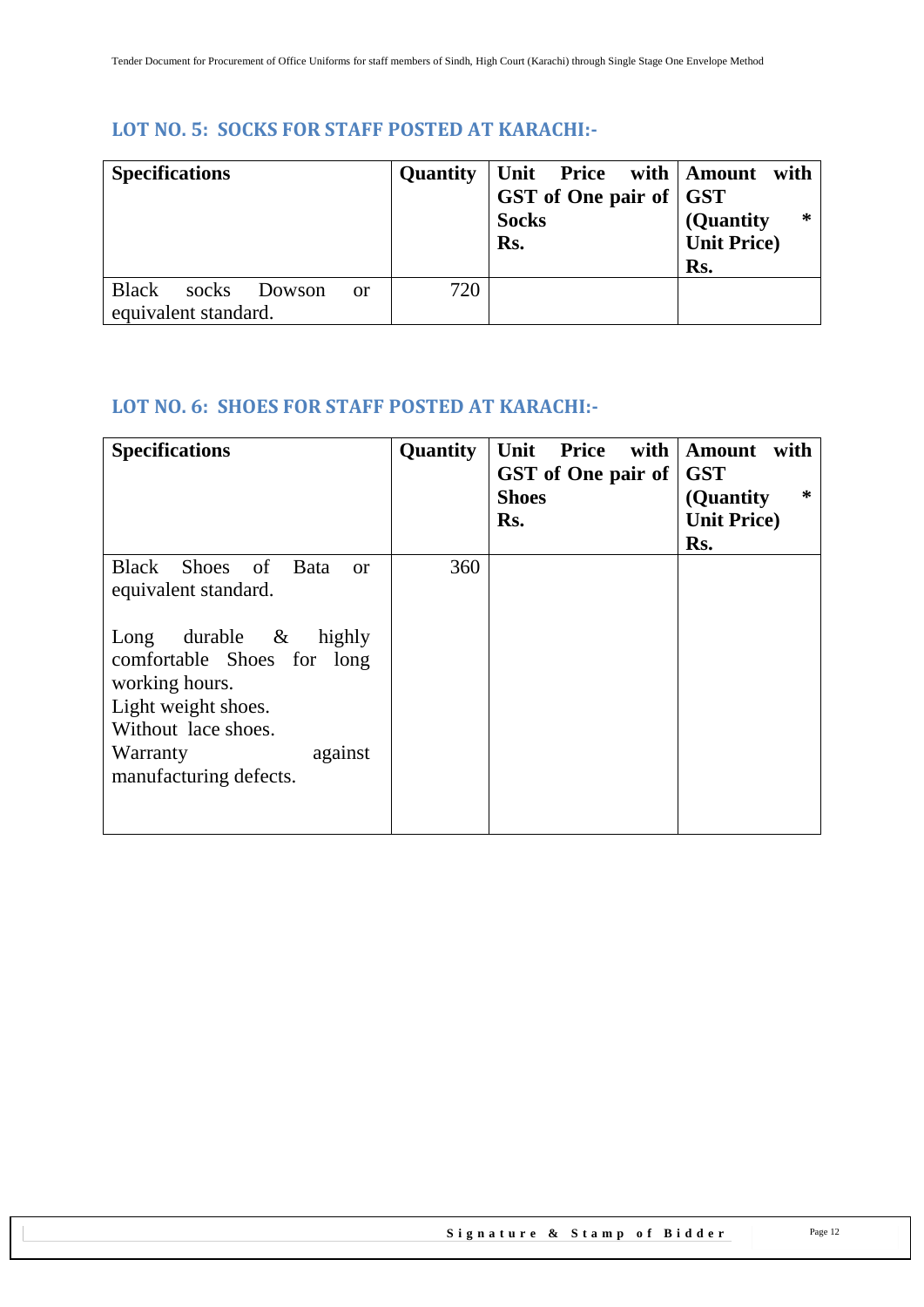### **UNIFORMS FOR STAFF MEMBERS OF LARKANA**

Uniforms Articles of all lot of Larkana will be delivered in High Court of Sindh, Circuit Court, Larkana. Actual measurement will be done in the premises of Sindh High Court, Circuit Court, Larkana. Unit Price should include all charges including transportation, administration charges etc. No extra payment shall be made under any circumstance. Bills will be submitted in the Office of the Additional Registrar, Larkana and cheque will also be issued from the said office.

#### <span id="page-12-0"></span>**LOT NO. 7: BLUE SHERWANI WITH FABRIC & STITCHING FOR HAWALDAR POSTED AT LARKANA):-**

| <b>Specifications</b>                                                | Quantity | with<br>Unit<br>Price<br>GST of One piece<br>of Sherwani with (Quantity<br>fabric and stitching   Unit Price)<br>design<br>and<br><b>as</b><br>instruction<br><b>of</b><br>client.<br>Rs. | Amount<br>with<br><b>GST</b><br>∗<br>Rs. |
|----------------------------------------------------------------------|----------|-------------------------------------------------------------------------------------------------------------------------------------------------------------------------------------------|------------------------------------------|
| High<br><b>Quality</b><br>Fabric<br>&<br>Stitching:-                 | 06       |                                                                                                                                                                                           |                                          |
| Sherwani (high quality<br>Blue<br>fabric of famous brand<br>$\alpha$ |          |                                                                                                                                                                                           |                                          |
| equivalent standard; badges and<br>monogram with golden ribbon       |          |                                                                                                                                                                                           |                                          |
| work as per instruction of client                                    |          |                                                                                                                                                                                           |                                          |
| sample. Please<br>and<br>inspect<br>sample before quoting rates.     |          |                                                                                                                                                                                           |                                          |

Please provide sample of fabric and mention the brand name on fabric with signature & stamp of bidder.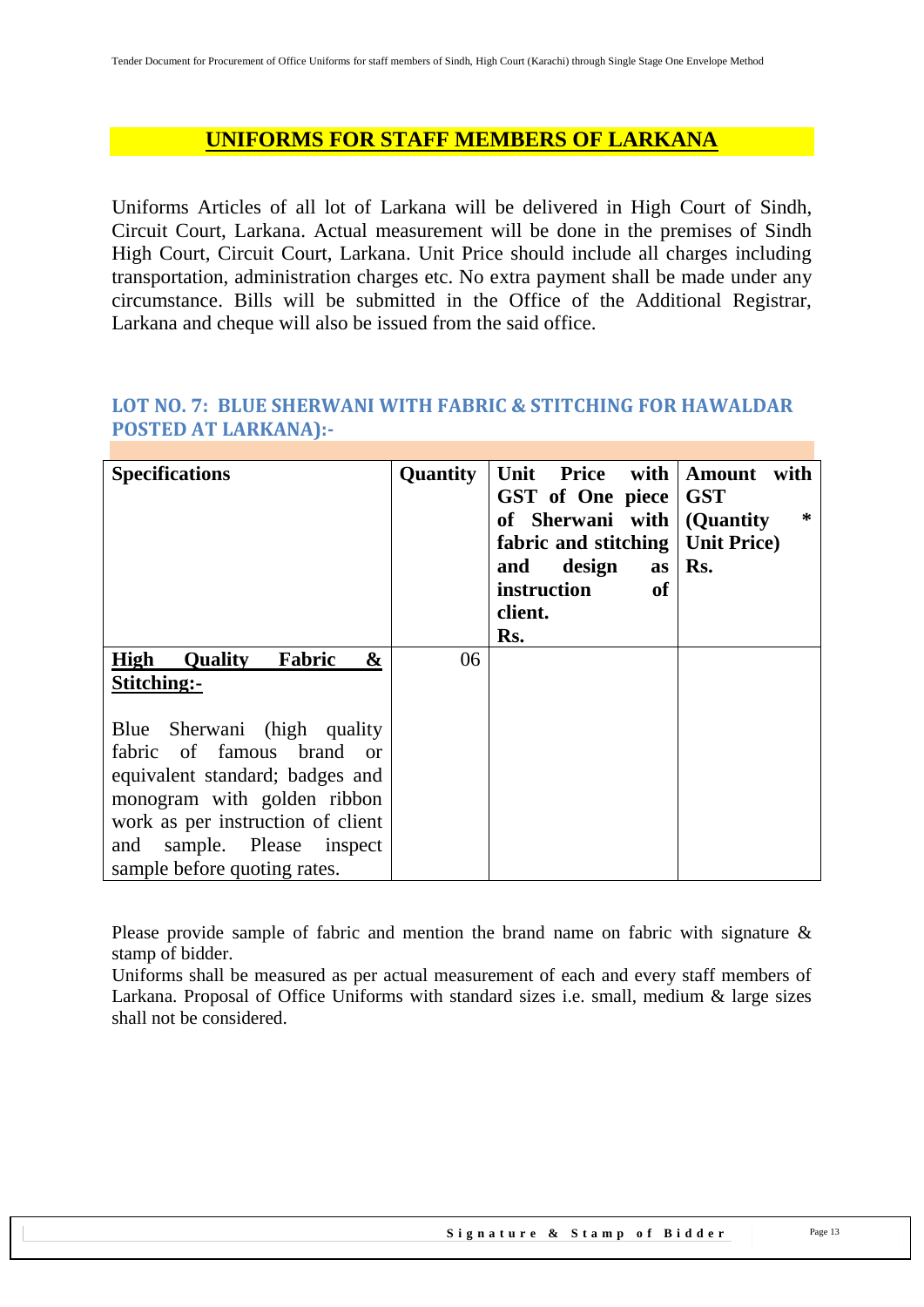#### <span id="page-13-0"></span>**LOT NO. 8: WHITE SHALWAR KAMEEZ WITH FABRIC AND STITCHING FOR HAWALDAR, NAIB QASID, DRIVER, BAILIFF, DISPATCH RIDER, BEARER POSTED AT LARKANA:-**

| <b>Specifications</b>                                                                                                                                                | Quantity | Unit<br>Price<br>with<br>GST of One piece<br>of Shalwar Kameez<br>with<br>fabric<br>and<br>stitching and design<br>as per instruction<br>of client.<br>Rs. | Amount with<br><b>GST</b><br>∗<br>(Quantity<br><b>Unit Price</b> )<br>Rs. |
|----------------------------------------------------------------------------------------------------------------------------------------------------------------------|----------|------------------------------------------------------------------------------------------------------------------------------------------------------------|---------------------------------------------------------------------------|
| <b>High Quality</b><br>Fabric<br>&<br><b>Stitching:-</b>                                                                                                             | 45       |                                                                                                                                                            |                                                                           |
| White Shalwar Kameez (high<br>quality wash & wear fabric of<br>famous brand or equivalent<br>standard) with badges and<br>monogram as per instruction of<br>client.  |          |                                                                                                                                                            |                                                                           |
| shall<br>Stitching<br>be<br>single<br>stitching, imported fusing, one<br>$(01)$ front & two $(02)$ sides<br>pockets, full over lock as per<br>instruction of client. |          |                                                                                                                                                            |                                                                           |

Please provide sample of fabric and mention the brand name on fabric with signature & stamp of bidder.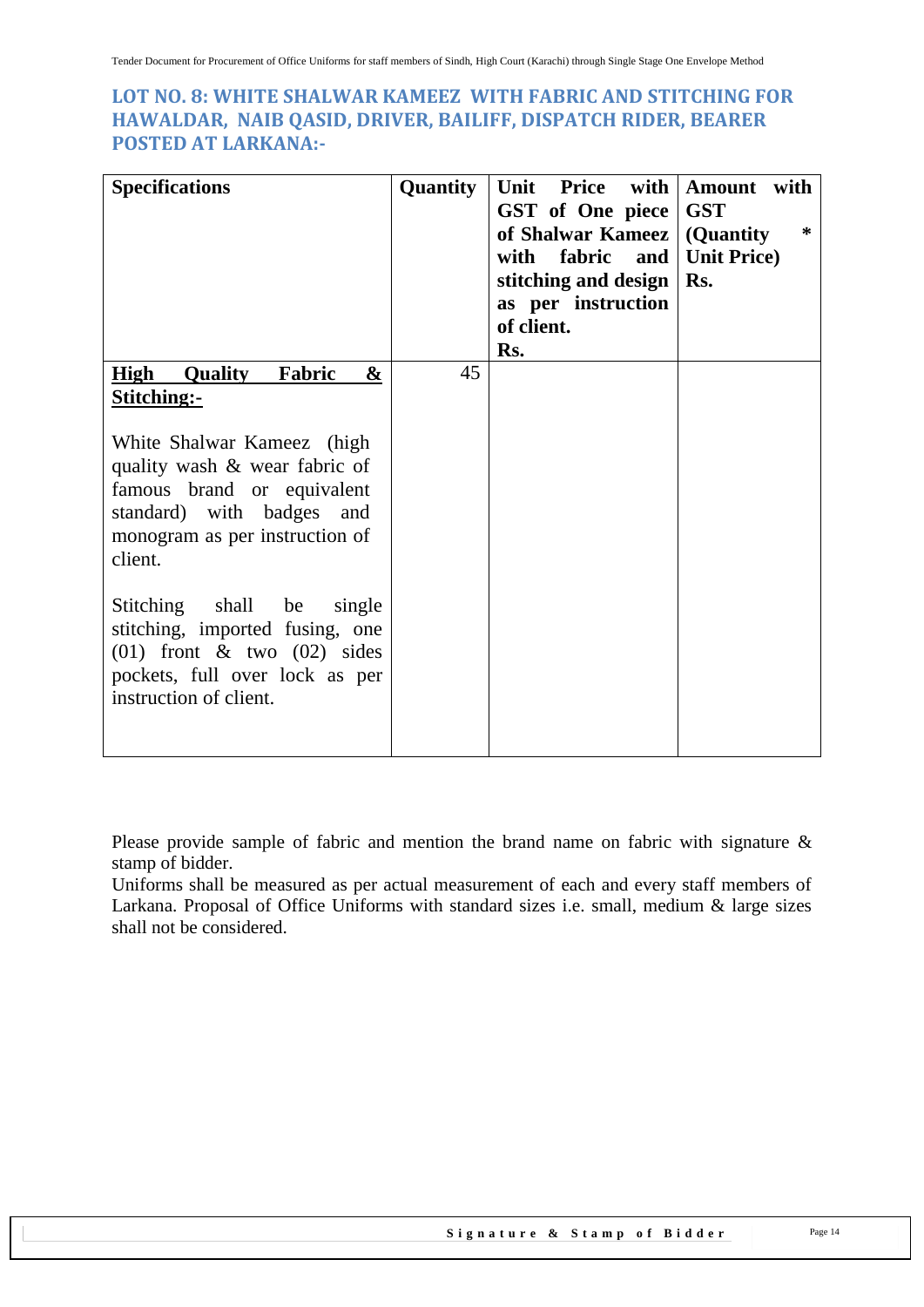#### <span id="page-14-0"></span>**LOT NO. 9: MALASIA GREY SHALWAR KAMEEZ WITH FABRIC AND STITCHING FOR CHOWKIDAR, GARDENER, FARASH, SAINTARY WORKER, ETC POSTED AT LARKANA :-**

| <b>Specifications</b>                                                                                                                                                                                                                                                                                                                                                                                                | Quantity | Unit Price with<br>GST of One piece<br>of Shalwar Kameez<br>with fabric and<br>stitching and design<br>as per instruction<br>of client.<br>Rs. | Amount with<br><b>GST</b><br>∗<br>(Quantity)<br><b>Unit Price</b> )<br>Rs. |
|----------------------------------------------------------------------------------------------------------------------------------------------------------------------------------------------------------------------------------------------------------------------------------------------------------------------------------------------------------------------------------------------------------------------|----------|------------------------------------------------------------------------------------------------------------------------------------------------|----------------------------------------------------------------------------|
| <b>High Quality</b><br>Fabric<br>$\boldsymbol{\&}$<br>Stitching:-<br>Malasia Grey Shalwar Kameez<br>(high quality wash $\&$ wear<br>fabric of famous brand or<br>equivalent standard) with<br>badges and monogram as per<br>instruction of client.<br>Stitching shall be<br>single<br>stitching, imported fusing, one<br>$(01)$ front & two $(02)$ sides<br>pockets, full over lock as per<br>instruction of client. | 35       |                                                                                                                                                |                                                                            |

Please provide sample of fabric and mention the brand name on fabric with signature & stamp of bidder.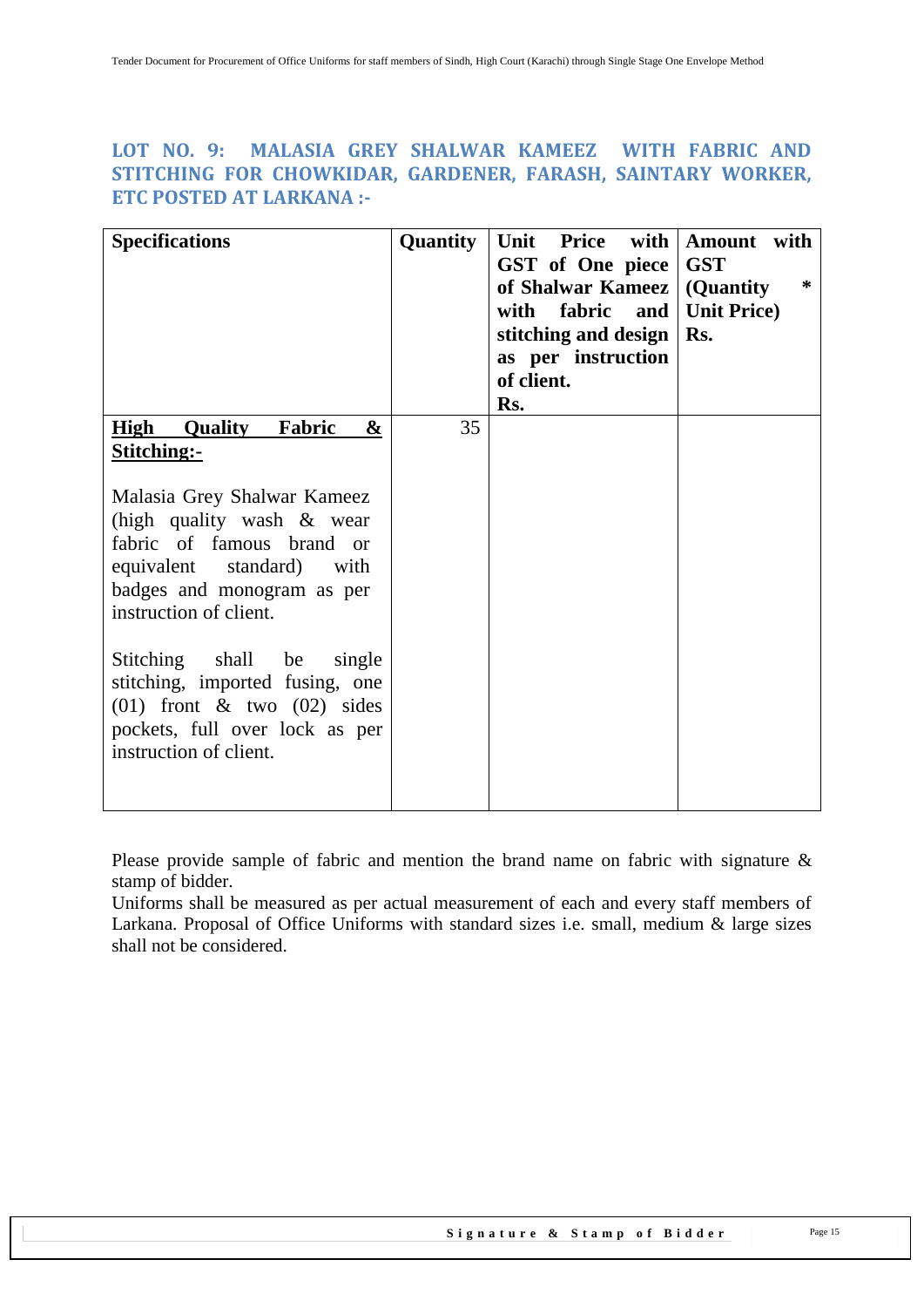# <span id="page-15-0"></span>**LOT NO. 10: SOCKS FOR STAFF POSTED AT LARKANA:-**

| <b>Specifications</b> |                      |        |    | <b>Quantity</b> | Unit Price with   Amount with<br>GST of One pair of GST<br><b>Socks</b><br>Rs. | *<br>(Quantity<br><b>Unit Price</b> )<br>Rs. |
|-----------------------|----------------------|--------|----|-----------------|--------------------------------------------------------------------------------|----------------------------------------------|
| <b>Black</b>          | socks                | Dowson | or | 88              |                                                                                |                                              |
|                       | equivalent standard. |        |    |                 |                                                                                |                                              |

# <span id="page-15-1"></span>**LOT NO. 11: SHOES FOR STAFF POSTED AT LARKANA:-**

| <b>Specifications</b>                                                                                                                                                                                                                    | Quantity | with<br>Unit<br>Price<br>GST of One pair of<br><b>Shoes</b><br>Rs. | Amount with<br><b>GST</b><br>$\ast$<br>(Quantity)<br><b>Unit Price</b> )<br>Rs. |
|------------------------------------------------------------------------------------------------------------------------------------------------------------------------------------------------------------------------------------------|----------|--------------------------------------------------------------------|---------------------------------------------------------------------------------|
| Black Shoes of Bata<br>$\alpha$<br>equivalent standard.<br>durable $\&$<br>Long<br>highly<br>comfortable Shoes for long<br>working hours.<br>Light weight shoes.<br>Without lace shoes.<br>against<br>Warranty<br>manufacturing defects. | 88       |                                                                    |                                                                                 |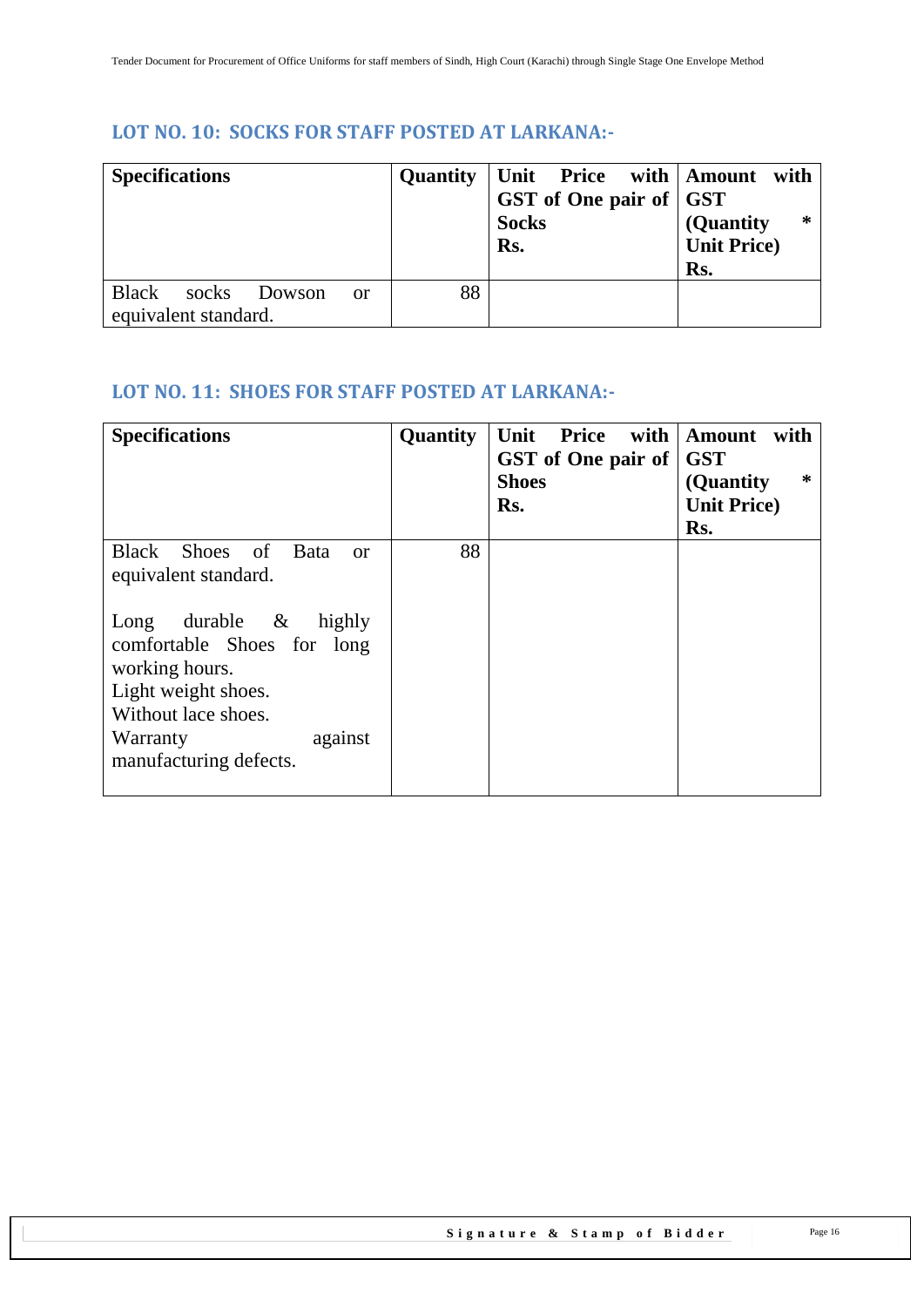# **PHOTOSTAT MACHINES FOR SINDH HIGH COURT, KARACHI**

## <span id="page-16-0"></span>**Lot No. 12: SIX (06) UNITS OF 20 CPM PHOTOSTAT MACHINES FOR KARACHI**

| <b>STANDARD PHOTOSTAT MACHINE</b> |                                                                                      |                                                                                                                                                                                                                                                                                                                                                                                                                                 |                                            |  |  |
|-----------------------------------|--------------------------------------------------------------------------------------|---------------------------------------------------------------------------------------------------------------------------------------------------------------------------------------------------------------------------------------------------------------------------------------------------------------------------------------------------------------------------------------------------------------------------------|--------------------------------------------|--|--|
|                                   | <b>Requirements of Sindh High Court</b>                                              |                                                                                                                                                                                                                                                                                                                                                                                                                                 | Specifications offered by<br><b>Bidder</b> |  |  |
| 1                                 | <b>Brand</b>                                                                         | Canon<br>imported<br><b>or</b><br>equivalent standard                                                                                                                                                                                                                                                                                                                                                                           |                                            |  |  |
| $\overline{2}$                    | <b>Type</b>                                                                          | Original<br>Sealed Pack &<br>Machine                                                                                                                                                                                                                                                                                                                                                                                            |                                            |  |  |
| $\overline{\mathbf{3}}$           | Copy per minute                                                                      | <b>Minimum 20 CPM</b>                                                                                                                                                                                                                                                                                                                                                                                                           |                                            |  |  |
| $\overline{\mathbf{4}}$           | <b>Paper Size</b>                                                                    | Copy & Original Size upto<br>A3.                                                                                                                                                                                                                                                                                                                                                                                                |                                            |  |  |
| 5                                 | <b>RADF</b>                                                                          | Required                                                                                                                                                                                                                                                                                                                                                                                                                        |                                            |  |  |
| 6<br>$\overline{7}$               | <b>Wireless</b><br><b>Connectivity</b><br>Cost Effect &<br><b>Economical Machine</b> | mobile<br>Computers<br>and<br>devices can be connected<br>wirelessly with<br>Photostat<br>Machine.<br>All<br>required<br>accessories/components/<br>software<br>kits/<br>be<br>must<br>provided and included in cost<br>of machine.<br>directed<br><b>Bidders</b><br>are<br>to<br>furnish<br>$\&$<br>of<br>list<br>cost<br>consumable items to prove<br>their claim that their machine<br>effective<br>cost<br><i>is</i><br>and |                                            |  |  |
|                                   |                                                                                      | economical machine.<br>(Must<br>with<br>be<br>attached<br>technical proposal)                                                                                                                                                                                                                                                                                                                                                   |                                            |  |  |
| 8                                 | <b>Accessories</b>                                                                   | With<br>installation,<br>all<br>accessories. Local<br>trolley,<br>and consumable parts                                                                                                                                                                                                                                                                                                                                          |                                            |  |  |
| 9                                 | <b>Warranty</b>                                                                      | One (01) Year Open Box<br>Warranty from the date of<br>opening of box/installation<br>with parts, labor and on site.<br>Free quarterly service for one<br>year on site.                                                                                                                                                                                                                                                         |                                            |  |  |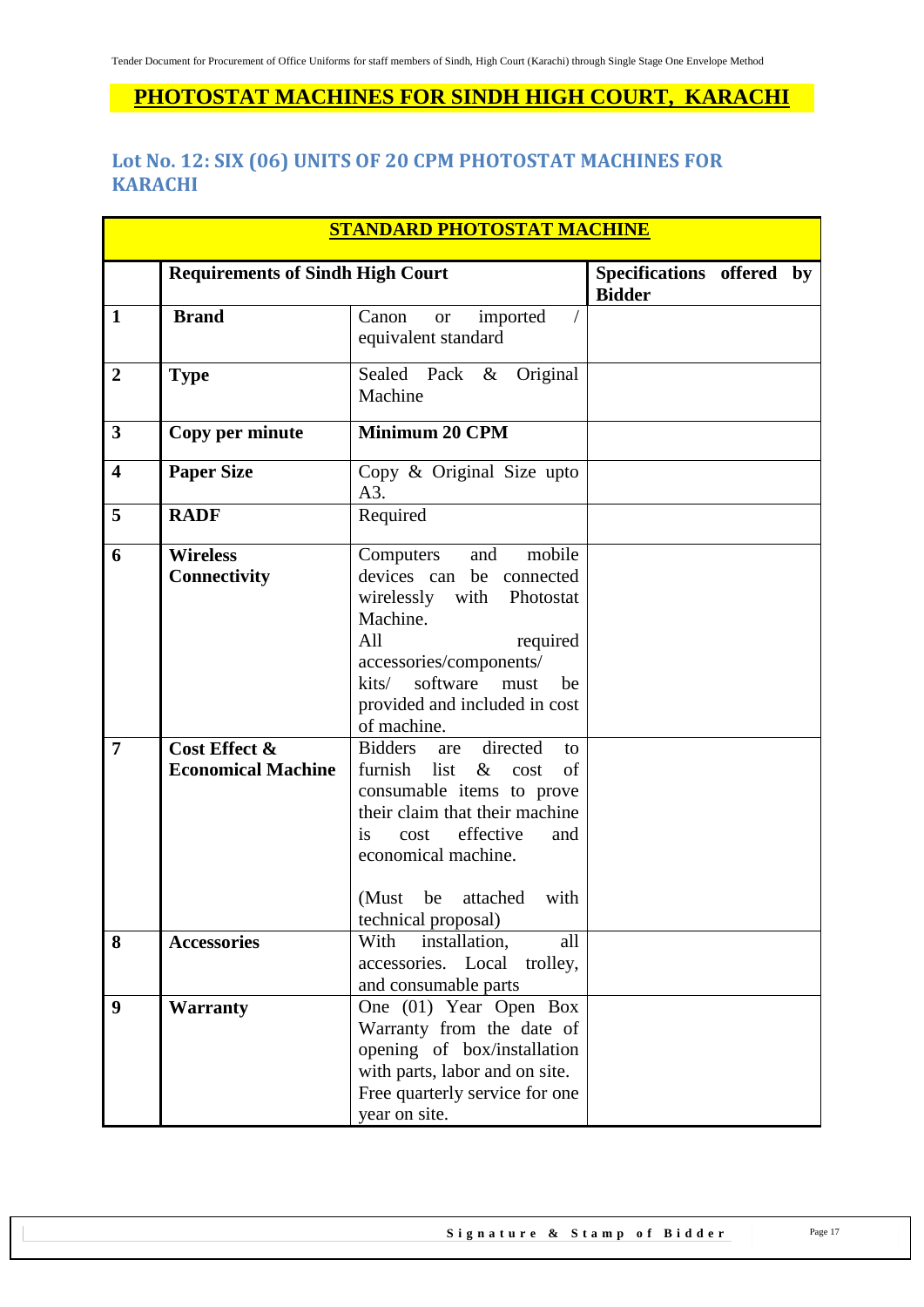| <b>20 CPM PHOTOSTAT MACHINE</b> |                                                                                          |                                                                                        |  |  |  |  |
|---------------------------------|------------------------------------------------------------------------------------------|----------------------------------------------------------------------------------------|--|--|--|--|
| Make & Model                    | Unit<br>Rs. (in figures) including $ $ (in words)<br>transportation<br>&<br>installation | Price with GST   Unit Price with GST Rs.<br>including transportation<br>& installation |  |  |  |  |
|                                 |                                                                                          |                                                                                        |  |  |  |  |

| <b>Name</b>        |  |
|--------------------|--|
| <b>Designation</b> |  |
| Signature & stamp  |  |

# <span id="page-17-0"></span>**Lot No. 13: ONE (01) UNIT OF 40 CPM PHOTOSTAT MACHINE FOR KARACHI**

|                         | <b>ONE (01) UNIT OF HEAVY DUTY PHOTOSTAT MACHINE (40 CPM)</b> |                                                                              |  |  |  |  |
|-------------------------|---------------------------------------------------------------|------------------------------------------------------------------------------|--|--|--|--|
|                         | <b>Requirements of Sindh High Court</b>                       | Specifications offered by<br><b>Bidder</b>                                   |  |  |  |  |
| 1                       | <b>Brand</b>                                                  | imported<br>Canon<br><b>or</b><br>equivalent standard                        |  |  |  |  |
| $\overline{2}$          | <b>Type</b>                                                   | Sealed Pack & Original<br>Machine                                            |  |  |  |  |
| $\mathbf{3}$            | Copy per minute                                               | <b>Minimum 40 CPM</b>                                                        |  |  |  |  |
| $\overline{\mathbf{4}}$ | <b>Paper Size</b>                                             | Copy $&$ Original Size upto<br>A3.                                           |  |  |  |  |
| 5                       | <b>RADF</b> and <b>ADU</b>                                    | Required                                                                     |  |  |  |  |
| 6                       | <b>HDD</b>                                                    | Minimum 256 GB                                                               |  |  |  |  |
| 7                       | <b>Scanner</b>                                                | Required                                                                     |  |  |  |  |
| 8                       | <b>Paper Capacity</b>                                         | Two Paper Cassette 550<br>Sheet each & 100 Sheet<br><b>Stack Feed Bypass</b> |  |  |  |  |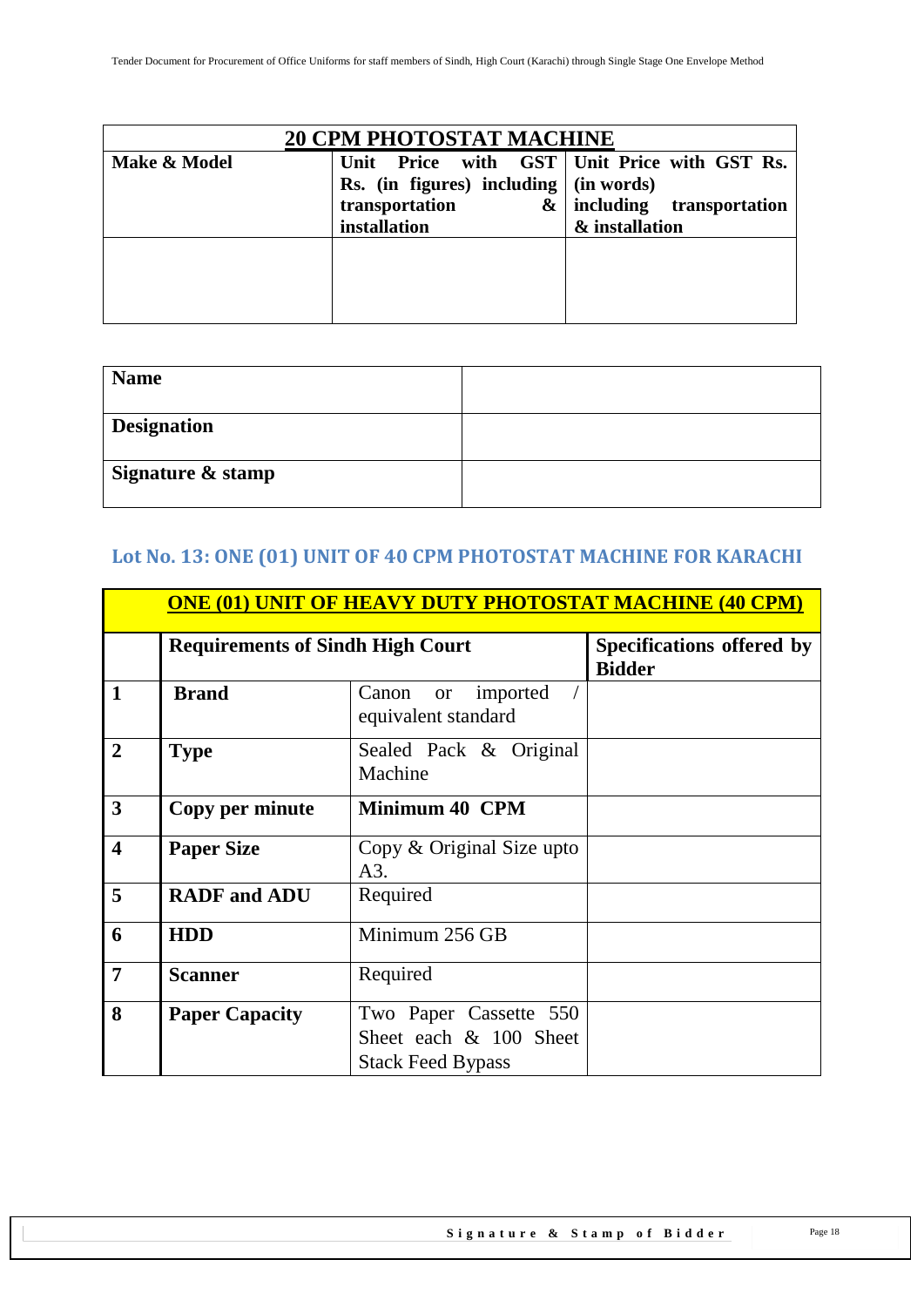| 9  | <b>Wireless</b><br><b>Connectivity</b>               | Computers and mobile<br>devices can be connected<br>wirelessly with Photostat<br>Machine.<br>required<br>All<br>accessories/components/<br>kits/ software must be                             |  |
|----|------------------------------------------------------|-----------------------------------------------------------------------------------------------------------------------------------------------------------------------------------------------|--|
|    |                                                      | provided and included in<br>cost of machine.                                                                                                                                                  |  |
| 10 | Cost Effect &<br><b>Economical</b><br><b>Machine</b> | Bidders are directed to<br>furnish list & cost of<br>consumable items to prove<br>claim that their<br>their<br>machine is cost effective<br>and economical machine.<br>(Must be attached with |  |
|    |                                                      | technical proposal)                                                                                                                                                                           |  |
| 11 | <b>Accessories</b>                                   | With installation,<br>all<br>accessories, local trolly,<br>and consumable parts                                                                                                               |  |
| 12 | <b>Warranty</b>                                      | One (01) Year Warranty<br>with parts, labor and on<br>site.<br>Free quarterly service for<br>one year on site.                                                                                |  |

| <b>40 CPM PHOTOSTAT MACHINE</b> |                                                                                                              |                                                                                        |  |  |
|---------------------------------|--------------------------------------------------------------------------------------------------------------|----------------------------------------------------------------------------------------|--|--|
| Make & Model                    | Unit<br>Rs. (in figures) including $ $ (in words)<br>transportation<br>$\boldsymbol{\alpha}$<br>installation | Price with GST   Unit Price with GST Rs.<br>including transportation<br>& installation |  |  |
|                                 |                                                                                                              |                                                                                        |  |  |

| <b>Name</b>        |  |
|--------------------|--|
| <b>Designation</b> |  |
| Signature & stamp  |  |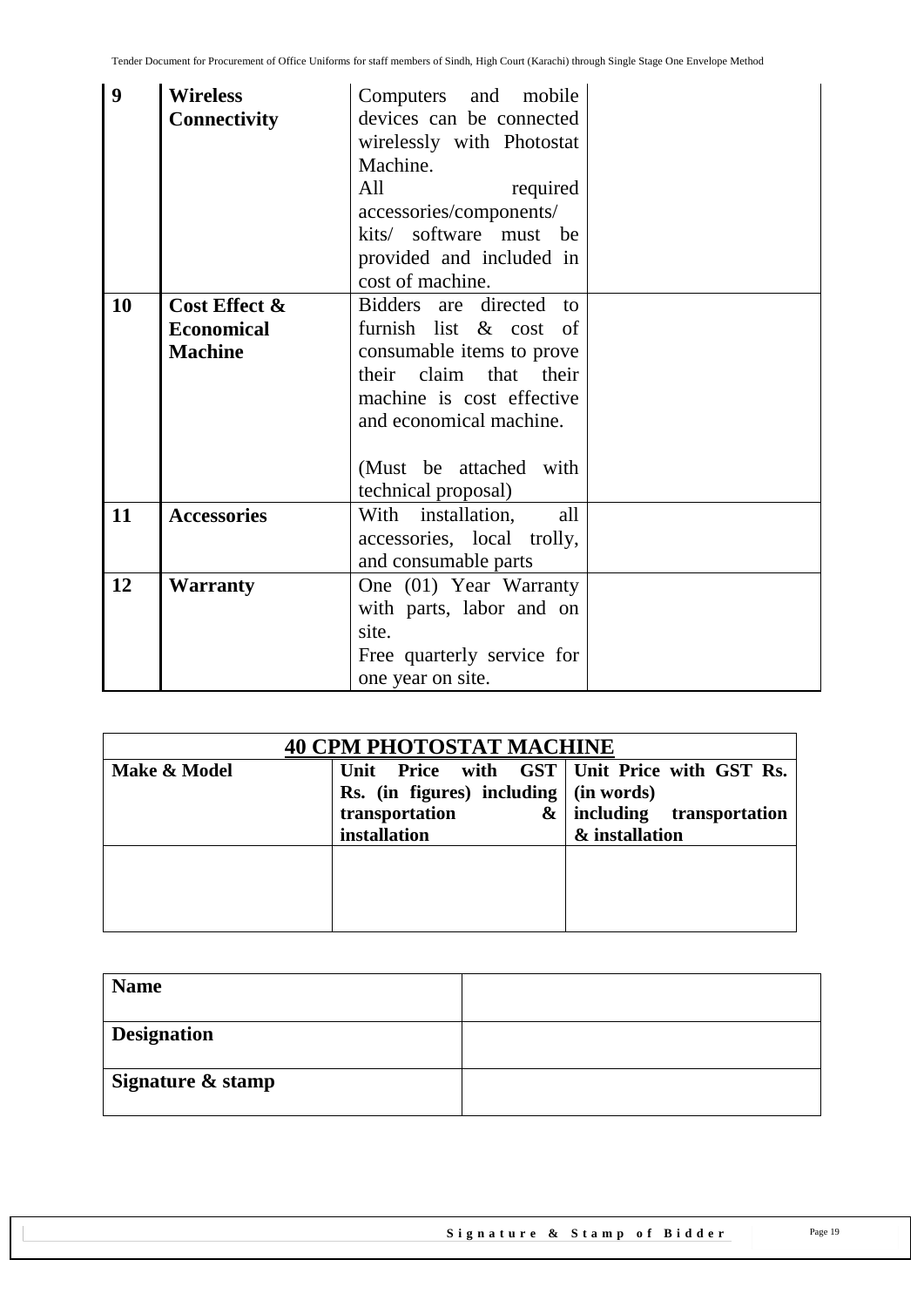| <b>Chairman, Procurement Committee</b> |                                      |  |
|----------------------------------------|--------------------------------------|--|
|                                        |                                      |  |
| <b>Member, Procurement Committee</b>   | <b>Member, Procurement Committee</b> |  |

## <span id="page-19-0"></span>**10. Calculation of Bid Security**

- 1. **Bid Security of 5% of total quoted amount with all taxes** will be deposited along with Tender Document in shape of BID SECURITY FORM/ PAY ORDER/ BANK DRAFT as reflected in tender notice.
- 2. Bid Security should favour **Drawing & Disbursing Officer, High Court of Sindh, Karachi**.
- 3. Original Bid Security and copy of the same are mandatory.

**Please attach/ paste/ staple copy of Bid Security in this Box**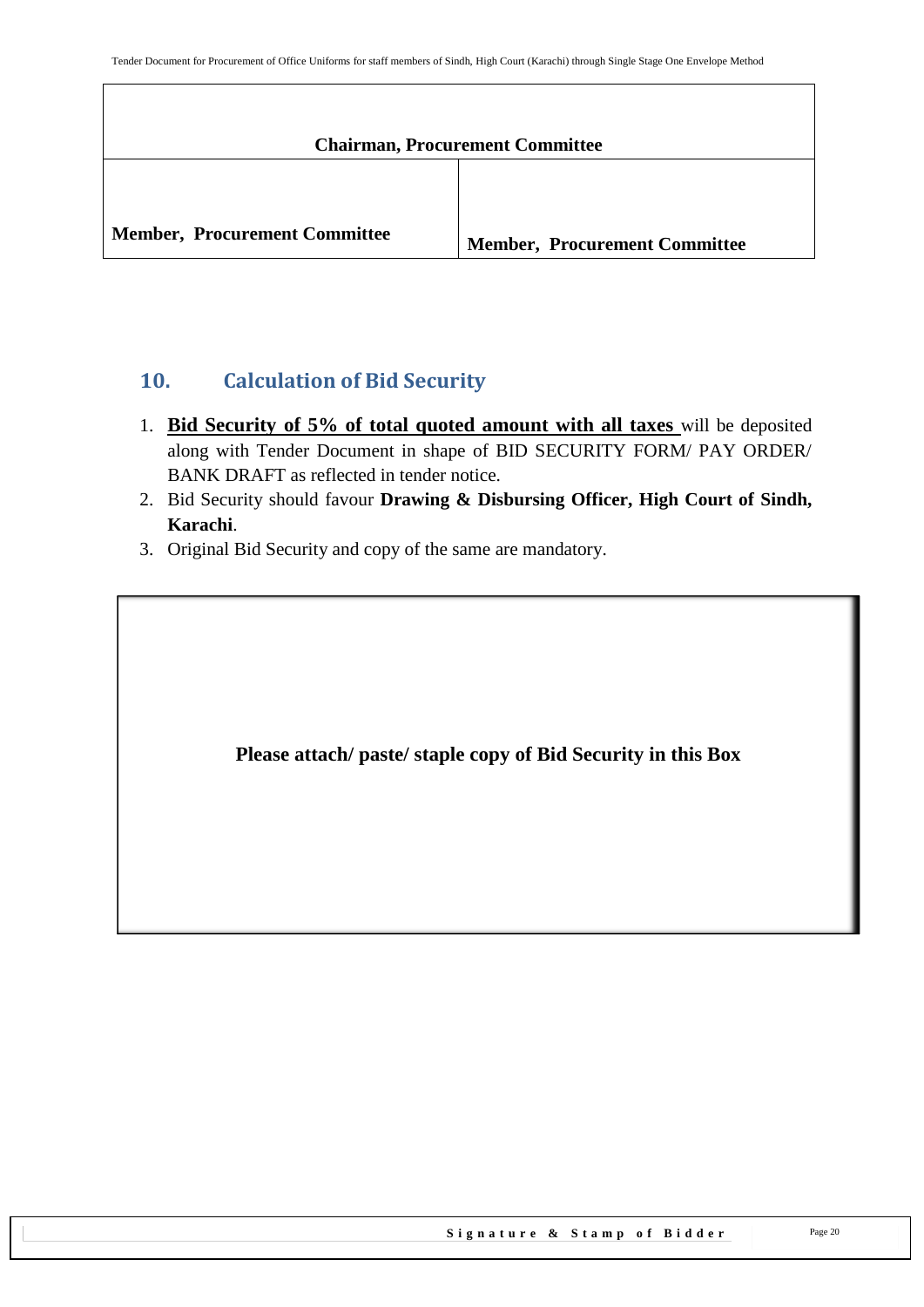#### <span id="page-20-0"></span>**10. Terms & Conditions:**

- 1. **Bidding Method**: *Single Stage-One Envelope method* will be adopted for bidding process as per SPPRA Rules.
- 2. **Qualification/ Eligibility:** Bidders are bound to submit soft and hard copies of all documents as mentioned in Eligibility Criteria Section, in order to establish their eligibility to participate in bid. In case of non-availability of either, soft or hard copy, bidder may be disqualified.
- 3. **Release of Bid Security**: The bid security of unsuccessful bidder will be released by SHC after award of work or after expiry of bid validity period as per rules.
- 4. **Late Bids**: Sindh High Court shall not consider any bid that arrives after the deadline for submission of bids, as reflected in NIT. Any bid received after the deadline for submission of bids shall be declared late, rejected, and returned unopened to the Bidder.
- 5. **Responsive Bids**: A substantially responsive Bid is one that conforms to all the terms, conditions, and specifications of the Bidding Documents without material deviation, reservation, or omission. Non-responsive Bids shall not be considered. Bidders are advised in their own interest to prepare their bids as per format, requirements, terms & conditions, mentioned in bid documents. Bidders are also advised to submit soft and hard copies of all required documents along with their bids.
- 6. **Award of Contract**: Sindh High Court may award the Contract to the **qualified Bidder** whose offer has been determined to be the lowest bid and is substantially responsive to the Bidding Documents, provided further that the Bidder is determined to be qualified to perform the Contract satisfactorily.
- 7. **Notification/ Purchase Order for Award of Contract**: Prior to the expiration of the period of bid validity, Sindh High Court will notify the successful Bidder, in writing, that its Bid has been accepted. Until a formal Contract is prepared and executed, the purchase order/ notification of award shall constitute a binding Contract.
- 8. **Performance Security**: The bid security of successful bidder will be released after submission of Performance Security equal to **10% of total cost of contract**.
- 9. **Release of Performance Security**: Performance Security shall be released after successful delivery of goods and issuance of satisfactory certificate from the concerned officer.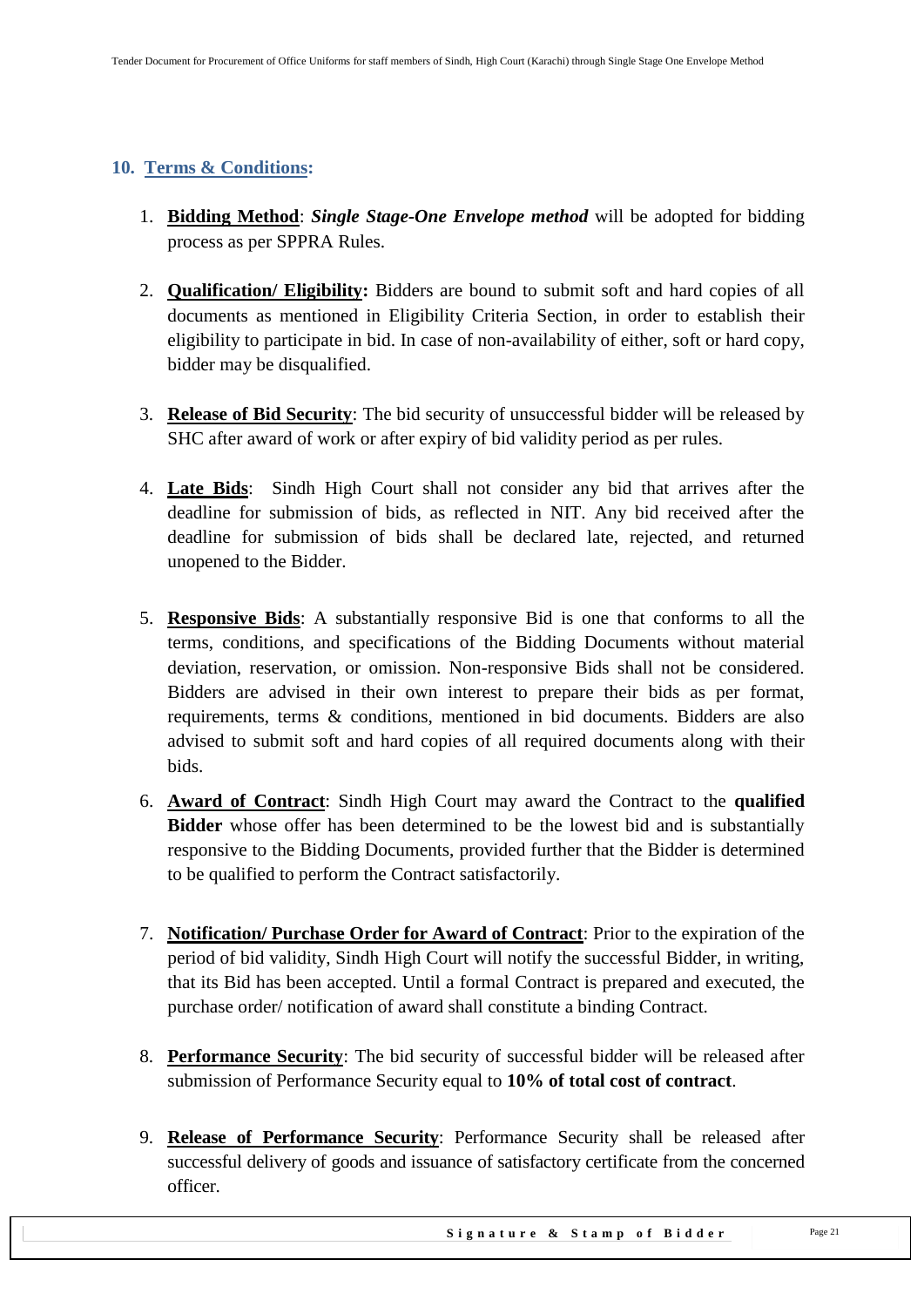- 10. **Validity Period:** The procurement contract will be awarded within bid **validity period i.e. 90 days** as per SPRRA Rules.
- 11. **Receiving/Acceptance of Purchase Order:** The vendor will sign the copy of the Purchase Order as acknowledgement. Copy of Purchase Order along with relevant documents must be submitted along with bill.
- 12. **Delivery Mechanism**: Successful bidder shall deliver the goods within **thirty (30) calendar days** of issuance of Purchase Order or as mutually decided by Sindh High Court and successful bidder. Due to nature of procurement, delivery time may be extended on case to case basis.
- 13. **Delayed Delivery:** 1% penalty of the total amount will be imposed per day for which the company/firm/agency failed to deliver within the delivery/execution period as mutually decided.
- 14. **Inspection:** Physical inspection will be carried out by the concerned Officer of this Court. Ordered material is subject to final inspection at the time of delivery.
- 15. **Quantity Delivered:** Competent Authority reserves the right to increase/decrease the quantity as per requirement and availability of funds, as per rules.
- 16. **Payment Term:** Payment shall not be made in advance before making delivery. Payment shall be issued by the office of A.G Sindh and cheque will be handed over to bidder (s) or his authorized representative (s).
- 17. **Condition of Goods**: All items must meet in all respects with the sample/specifications  $\&$  conditions of the Order and must be in good condition  $\&$ conform to the best industrial quality standards; otherwise they will be liable to be rejected as per rules.
- 18. **Rejection of Goods:** We reserve the right to cancel any or all the items if material is not in accordance with our specification or if the delivery is delayed.
- 19. **Disclosure of Confidential Script/Material:** All rights reserve with the SHC and no information either in written/electronic media/copying form should be disseminated without the permission of the authority.
- 20. **Resolution of Differences:** In case of any difference or dispute arises between the parties, the same shall be dealt with as per rules.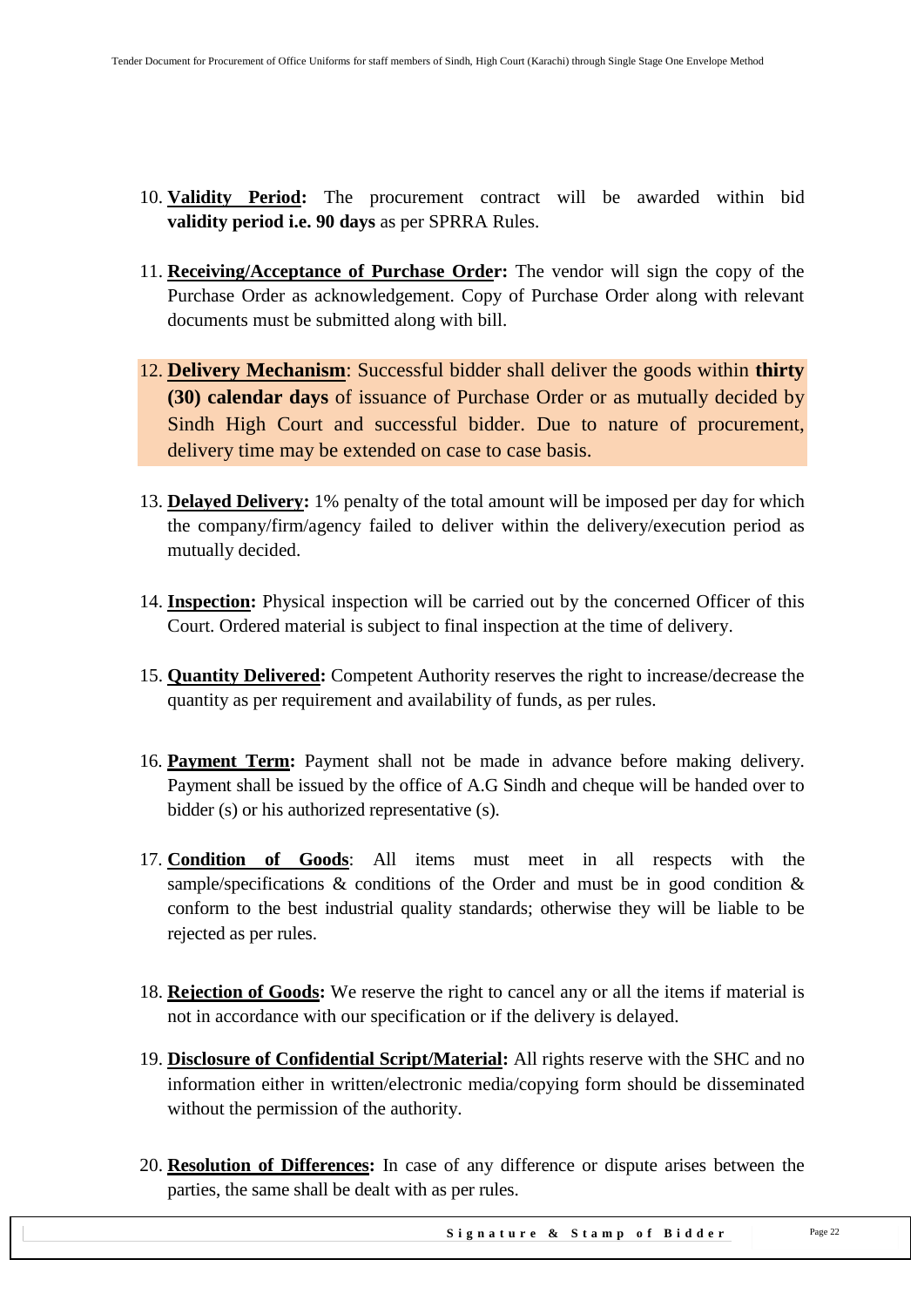- 21. **Rules, Regulations & Policies:** All rules, regulations and policies will be governed in accordance to the SPPRA.
- 22. **Mistakes in Calculation:** The contractor/ supplier will be liable for any mistakes in calculation of price/ rate and amount and shall be liable to suffer the loss arises at any stage of contract, due to mistakes in calculation or tax rates.
- 23. **Government tax(es), levi(es) and charges(s)**: All Government taxes (including Income tax and stamp duty), levies and charges will be charged as per rules. Bidder should keep them updated regarding taxation issues in consultation with the relevant tax regulatory authorities.
- 24. **Stamp Duty**: Stamp duty will be levied as per rules. All matters of stamp duty shall be dealt with by the budget branch and A.G Sindh.
- 25. **Cost of Bidding**: Tender documents can be downloaded free of cost. However, the Bidder shall bear all costs associated with the preparation and submission of its bid, and Sindh High Court shall not be responsible or liable for those costs, regardless of the conduct or outcome of the bidding process.
- 26. **Rights of Sindh High Court**: Sindh High Court reserves the right to accept or reject any bid, and to annul the bidding process and reject all bids at any time prior to contract award, without thereby incurring any liability to Bidders.
- 27. **Interest on Late Payments**: No interest shall be paid on late payment if cheque is received late from the Office of A.G Sindh. However, every effort shall be made for timely payments to successful bidders.
- 28. **Insurance:** The goods supplied under that contract should be fully insured. All cost of insurance shall be paid by the successful bidder. If the goods are not insured then risk if any shall be suffered by the successful bidder.
- 29. **Warrants:** Supplier must warrants that goods supplied would be new, unused and as per best industrial standards. All terms and conditions of standard warranty shall be applicable.
- 30. **Termination of Contract**: SHC may terminate the contract, if the successful bidder fails to supply all or parts of goods within definite time or fails to perform any other obligations of contract or bidder has failed to submit performance security or bidder has involved in fraud/ corruption.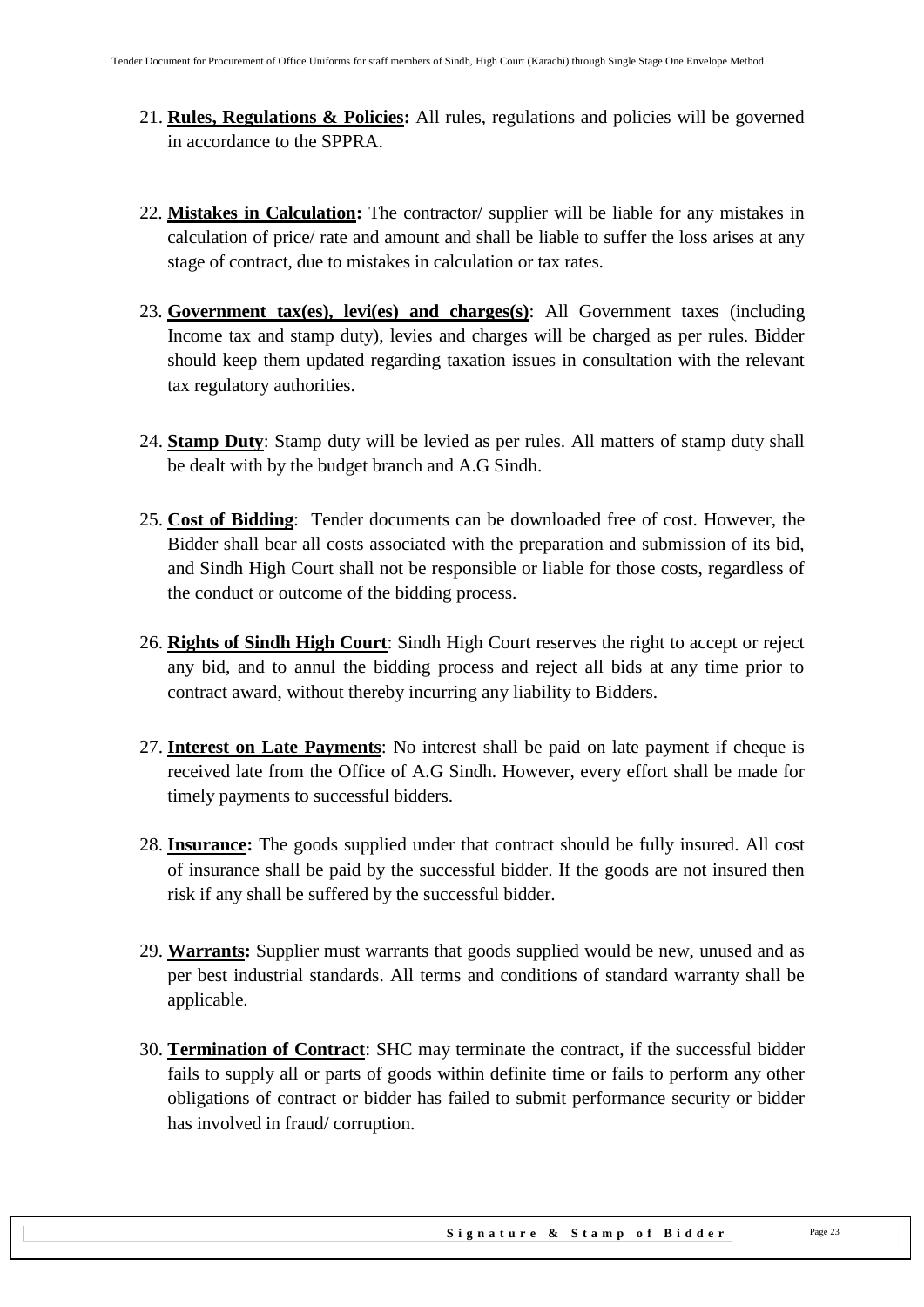31. **Manipulation of Tender Documents**: Any type of manipulation/ alteration/ changes in tender document by the bidder for favoring the bidder shall not be tolerated under any circumstances and bid shall be rejected being non-responsive.

It is hereby certified that the terms and conditions have been read, agreed upon and signed.

| Name:               |  |
|---------------------|--|
|                     |  |
|                     |  |
| <b>Designation:</b> |  |
|                     |  |
|                     |  |
| Signature & stamp   |  |
|                     |  |
|                     |  |
|                     |  |
|                     |  |
| <b>Cell No</b>      |  |
|                     |  |
|                     |  |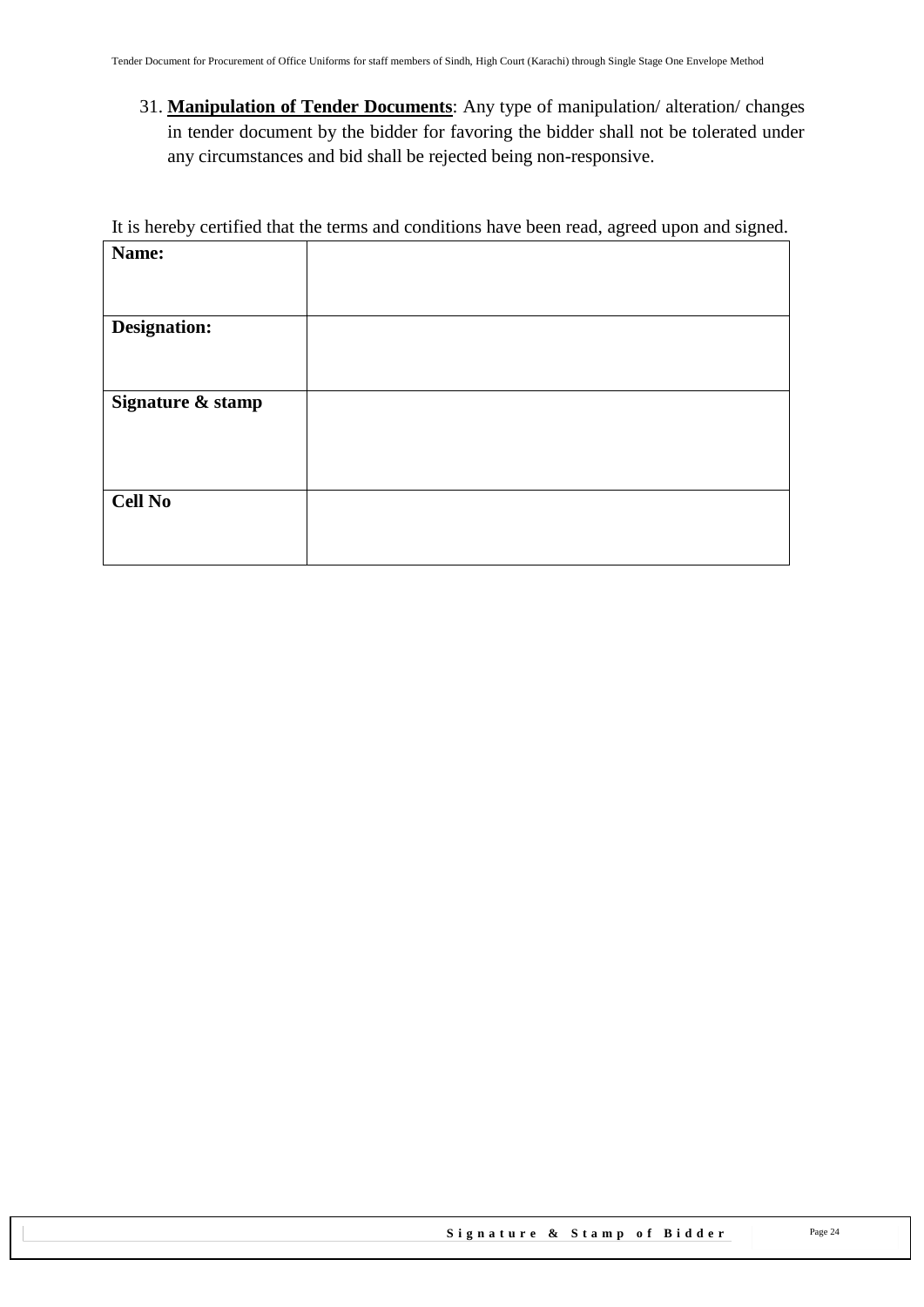# <span id="page-24-0"></span>**11. Format of Undertaking (to be submitted on stamp paper):**

.

| We,                                                                                                                                                                              | located<br>at<br>do hereby undertake/ declare on Oath at under:-                                                                                                                                                                                                                                                                                                                   |  |
|----------------------------------------------------------------------------------------------------------------------------------------------------------------------------------|------------------------------------------------------------------------------------------------------------------------------------------------------------------------------------------------------------------------------------------------------------------------------------------------------------------------------------------------------------------------------------|--|
| 1. That we are not black listed from any government/ semi government/<br>autonomous/ private or any other national or international organization since the<br>date of operation. |                                                                                                                                                                                                                                                                                                                                                                                    |  |
|                                                                                                                                                                                  | 2. That we are not defaulter with any bank or financial institution.                                                                                                                                                                                                                                                                                                               |  |
| 3. That we have not provided any false/ misleading information to High Court of<br>Sindh.                                                                                        |                                                                                                                                                                                                                                                                                                                                                                                    |  |
| 4. That our organization will not engage in corrupt, fraudulent, collusive, coercive<br>or obstructive practices in competing for the tender in question.                        |                                                                                                                                                                                                                                                                                                                                                                                    |  |
|                                                                                                                                                                                  | 5. It is undertaken to indemnify Sindh High Court for any loss or damage incurred                                                                                                                                                                                                                                                                                                  |  |
|                                                                                                                                                                                  | due to corrupt business practices of our organization (if any) and if the same is<br>proved then we will pay compensation to High Court of Sindh an amount<br>equivalent to ten times the sum of any commission, gratification, bribe, finder's<br>fee or kickback given by our organization (if any) for the purpose of obtaining<br>or inducing the procurement of any contract. |  |
| <b>Name of Deponent:</b>                                                                                                                                                         |                                                                                                                                                                                                                                                                                                                                                                                    |  |
| <b>Designation:</b>                                                                                                                                                              |                                                                                                                                                                                                                                                                                                                                                                                    |  |
| Signature & stamp                                                                                                                                                                |                                                                                                                                                                                                                                                                                                                                                                                    |  |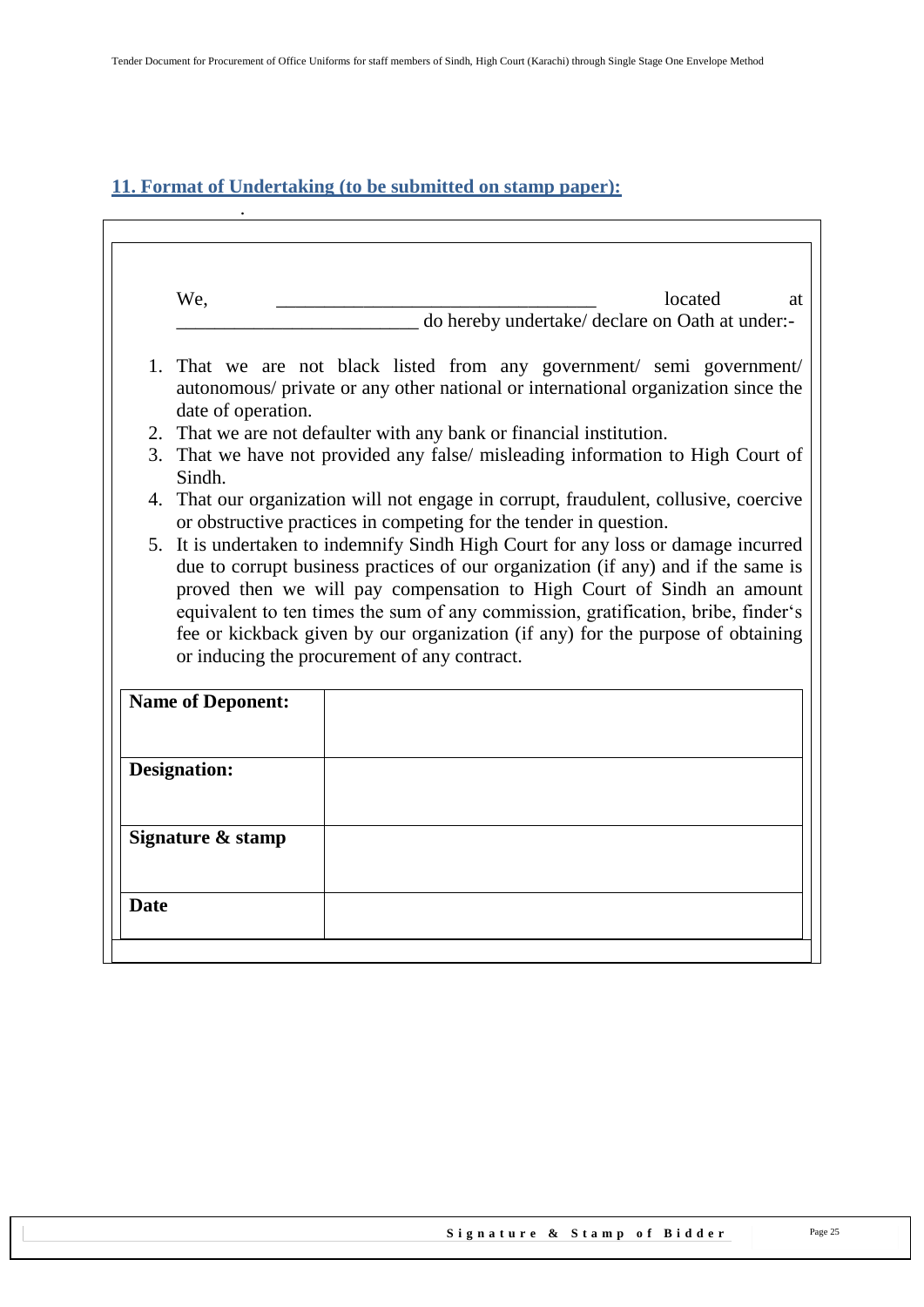Tender Document for Procurement of Office Uniforms for staff members of Sindh, High Court (Karachi) through Single Stage One Envelope Method

#### <span id="page-25-0"></span>**12. Format of Contract Agreement (to be submitted on stamp paper):**

#### **CONTRACT BETWEEN SHC AND SUPPLIER FOR SUPPLY OF**

**\_\_\_\_\_\_\_\_\_\_\_\_\_\_\_\_\_\_\_\_\_\_\_\_\_\_\_\_**

This Deed of Agreement is made and entered into on \_\_\_\_\_\_\_\_\_\_\_\_\_\_ day of \_\_\_\_\_\_\_ 2021

#### **BETWEEN**

Sindh High Court Establishment through its having its Office at High Court of Sindh, Saddar, Karachi, (here in after called SHC which term shall include its successors and assigns) on the **One Part**.

#### **AND**

having its office at  $\qquad \qquad$  (here in after called SUPPLIER which term shall include successors and assigns) on the Other Part.

**And whereas** SHC desires to purchase **\_\_\_\_\_\_\_\_\_\_\_\_\_\_\_\_\_ on lot wise basis** from second party through tender as per specifications/ requirements, rates terms & conditions mentioned in tender document and approved bid evaluation report.

**And whereas** SUPPLIER expresses his desire to provide the same as per specifications/ requirements, rates terms & conditions mentioned in tender document and approved bid evaluation report.

**And whereas** Supplier has represented that it is a professional and has the technical expertise, experience and resources to provide the goods as per specifications/ requirements, mentioned in tender documents.

**Whereas** on the basis of the Supplier's representations, SHC has agreed to purchase the same, in accordance with the terms and conditions tender document and this Agreement.

Now, therefore in consideration of the mutual promises and obligations set out in this Agreement, the sufficiency of which is hereby acknowledged, the Parties, intending to be legally bound, agree as follows:

Now this deed of agreement witness the terms and conditions as follows :

- 1. That the Agreement shall come into force immediately and shall remain valid until complete delivery or cancelled by SHC.
- 2. That the quality and quantity of the materials shall be as per specification/ requirements mentioned in tender document and approved bid evaluation report.
- 3. That the delivery of the materials shall be made by SUPPLIER at their own cost, management and responsibility as per tender document.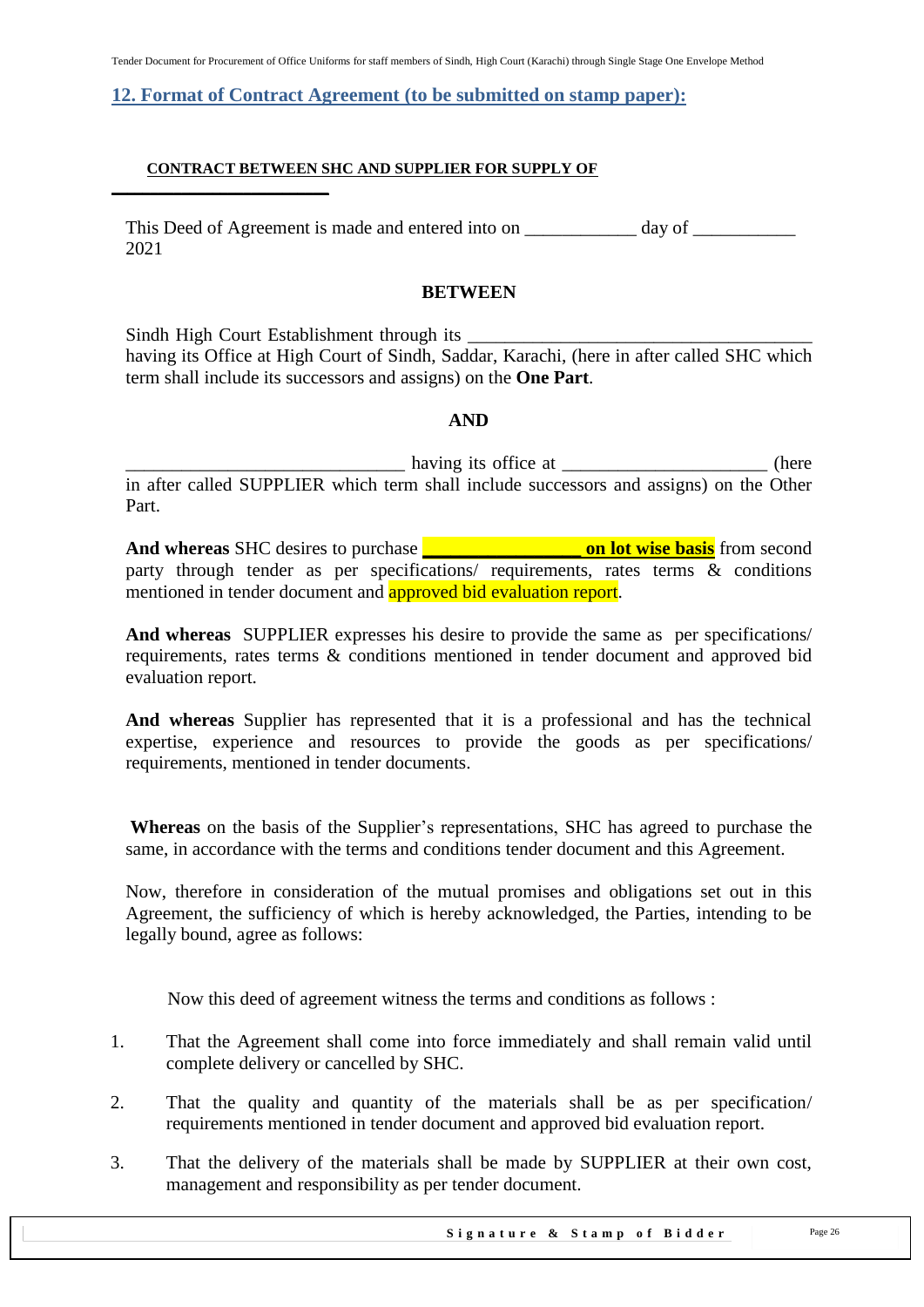- 4. That SUPPLIER shall be fully responsible for delivery of the materials in good condition at the Stores of SHC through delivery dockets in triplicate.
- 5. That Representatives of SHC i.e. Assistant Registrar, Resident-II and Store Supervisor shall inspect the goods and reserves the right to reject any goods if the representative(s) considers those to be inferior quality to the approved samples.
- 6. That the goods rejected by the representative(s) of SHC shall be replaced by SUPPLIER and SUPPLIER shall bear all risks/costs of the materials rejected by SHC.
- 7. That SHC reserves the right to change the quantity of items as per availability of budget and rules.
- 8. That SUPPLIER shall not without the consent in writing of SHC assign or sub-let the contract or any part thereof, or make any agreement with any person/company for the execution of any portion of the supply. In this regard consent by SHC will not relieve SUPPLIER from full and entire responsibility for this Agreement.
- 9. That SUPPLIER shall indemnify SHC in respect of all claims, damages, compensation or expenses payable in consequence of any injury or accident caused by them i.e., SUPPLIER.
- 10. That cost of transportation, or any other incidental charges, if required in connection of the delivery of goods shall be borne by SUPPLIER, as per rules.
- 11. That bills submitted by SUPPLIER shall be forwarded to A.G Sindh by SHC. SUPPLIER shall be responsible to submit copies of relevant documents along with bill in coordination with Office of Budget Branch of SHC.
- 12. That all taxes shall be deducted by the Office of A.G Sindh and its decision shall be final.
- 13. That all government taxes including stamp duty shall be applicable as per rules.
- 14. That Bid Security shall be released after submission of Performance Security of 5% of contract price or may be adjusted with performance security.
- 15. That if SUPPLIER fails to deliver the materials as per agreed Schedule, penalty will be imposed by SHC at the rate of (1%) of total contract value for each week of delay.
- 16. That the terms of this Agreement shall be GOVERNED by the Laws of the Land.
- 17. The failure of a Party to fulfill any of its obligations under this Agreement shall not be considered to be a breach of, or a default under, this Agreement insofar as the inability arises from an event of Force Majeure, provided that the Party affected by that event has taken reasonable precautions, due care and attempted to put in place reasonable alternative arrangements all with the objective of carrying out the terms of this Agreement.
- 18. That In the event of any question or difference or dispute whatsoever arising between the Parties under or in connection with this Agreement or any provision herein contained or its constructions hereof, or as to any matter in any way connected therewith or arising therefrom which cannot be resolved amicably shall be referred to